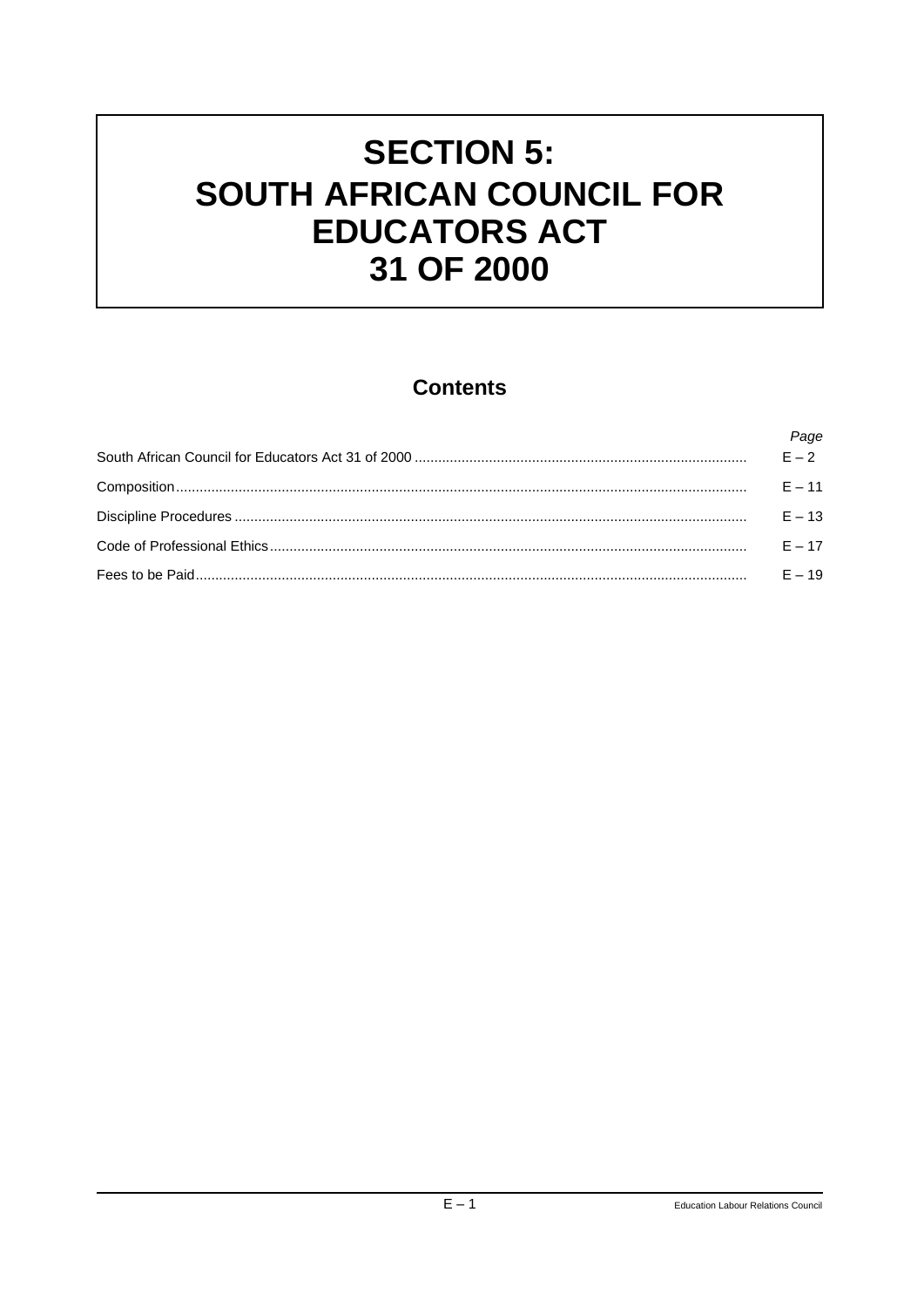# **SOUTH AFRICAN COUNCIL FOR EDUCATORS ACT 31 of 2000**

[ASSENTED TO 26 JULY, 2000] **[ENGLISH TEXT SIGNED BY THE PRESIDENT**]

[DATE OF COMMENCEMENT: 2 AUGUST, 2000]

**ACT**

**To provide for the continued existence of the South African Council for Educators; to provide anew for the functions of the said council; and to provide anew for the composition of the said council; and to provide for matters incidental thereto.**

BE IT ENACTED by the Parliament of the Republic of South Africa, as follows:–

#### ARRANGEMENT OF SECTIONS

#### **Chapter 1 INTERPRETATION AND OBJECTS OF ACT**

- 1. Definitions
- 2. Objects of Act<br>3. Application of
- Application of Act

#### **Chapter 2**

#### **CONTINUATION, POWERS AND DUTIES, COMPOSITION AND GOVERNANCE OF COUNCIL**

- 4. Continuation of council
- 5. Powers and duties of council
- 6. Composition of council
- 7. Chairperson and deputy chairperson of council
- 8. Term of office of members
- 9. Termination of office of chairperson, deputy chairperson or member
- 10. Filling of vacancies
- 11. Executive committee
- 12. Registration committee
- 13. Professional development committee
- 14. Disciplinary committee
- 15. Committees of council 16. Meetings, and procedure at meetings of council and committees
- 17. Appointment and functions of chief executive officer and staff
- 18. Remuneration and allowances of members of council and committees<br>19. Funds of council
- 
- 19. Funds of council<br>20. Annual report Annual report

#### **Chapter 3 REGISTRATION OF EDUCATORS**

- 21. Compulsory registration of educators
- 22. Application for registration<br>23. Removal of name from rec
- Removal of name from register
- 24. Registration certificates

#### **Chapter 4 GENERAL**

- 25. Transitional provisions
- 26. Information to be furnished to council
- 27. **Offences and penalties**<br>28. **Repeal of law**
- Repeal of law
- 29. Short title.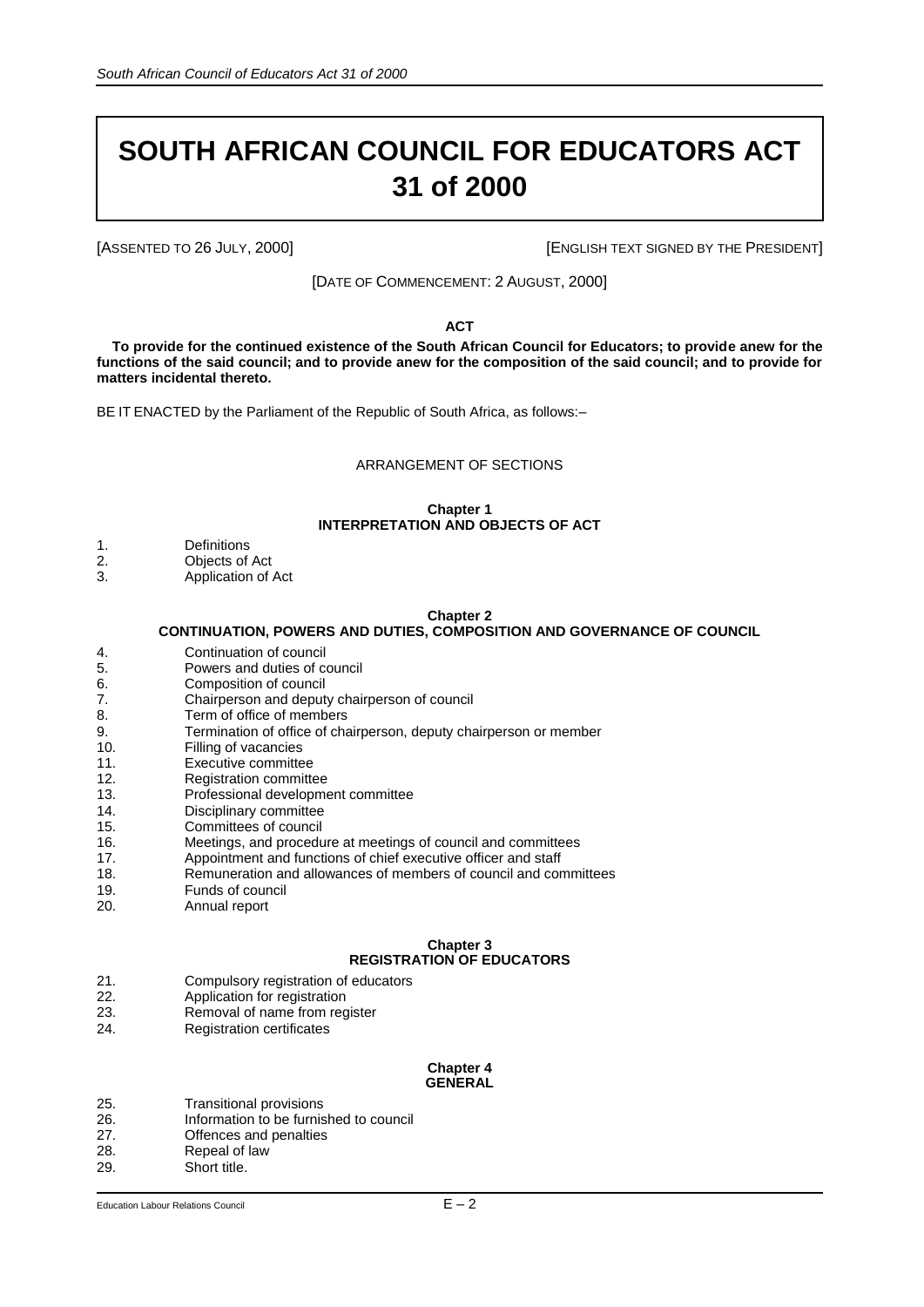## **Chapter 1 INTERPRETATION AND OBJECTS OF ACT**

# **Definitions**

**1.** In this Act, unless the context indicates otherwise –

**"adult learning centre"** means a public or private centre which provides basic education to adults and of which the educators are employed in terms of the Employment of Educators Act, 1998 (Act No. 76 of 1998);

**"council"** means the South African Council for Educators referred to in section 4;

**"educator"** means any person referred to in section 3 and who teaches, educates or trains other persons or who provides professional educational services, including professional therapy and educational psychological services, at an institution;

**"further education and training institution"** means a public or private further education and training institution defined in section 1 of the Further Education and Training Act, 1998 (Act No. 98 of 1998), or any technical college, youth college, community college, state college or other college which is wholly or partly funded by the state;

**"institution"** means any school, further education and training institution or adult learning centre;

**"member"** means a member of the council appointed in terms of section 6;

**"Minister"** means the Minister of Education;

**"organised profession"** means all trade unions or federations of trade unions which are members of the Education Labour Relations Council;

**"school"** means a public or independent school defined in section 1 of the South African Schools Act, 1996 (Act No. 84 of 1996).

# **Objects of Act**

- **2.** The objects of this Act are
	- (*a*) to provide for the registration of educators;
	- (*b*) to promote the professional development of educators; and
	- (*c*) to set, maintain and protect ethical and professional standards for educators,

by means of the functioning of the council.

# **Application of Act**

- **3.** This Act applies to all educators appointed
	- (*a*) in terms of the Employment of Educators Act, 1998 (Act No. 76 of 1998);
	- (*b*) in terms of the South African Schools Act, 1996 (Act No. 84 of 1996);
	- (*c*) at an independent school;
	- (*d*) in terms of the Further Education and Training Act, 1998 (Act No. 98 of 1998);
	- (*e*) at a further education and training institution;
	- (*f*) at an adult learning centre.

# **Chapter 2**

# **CONTINUATION, POWERS AND DUTIES, COMPOSITION AND GOVERNANCE OF COUNCIL**

# **Continuation of council**

**4.** The South African Council for Educators referred to in section 27 of the Employment of Educators Act, 1998 (Act No. 76 of 1998), continues to exist as a juristic person despite the repeal of that section by section 28 of this Act.

# **Powers and duties of council**

- **5.** Subject to this Act and the National Education Policy Act, 1996 (Act No. 27 of 1996), the council
	- (*a*) with regard to the registration of educators
		- (i) must determine minimum criteria and procedures for registration or provisional registration;
		- (ii) must consider and decide on any application for registration or provisional registration;
		- (iii) must keep a register of the names of all persons who are registered or provisionally registered;
		- (iv) must determine the form and contents of the registers and certificates to be kept, maintained or issued in terms of this Act, the periods within which they must be reviewed and the manner in which alterations thereto may be effected; and
		- (v) may prescribe the period of validity of the registration or provisional registration;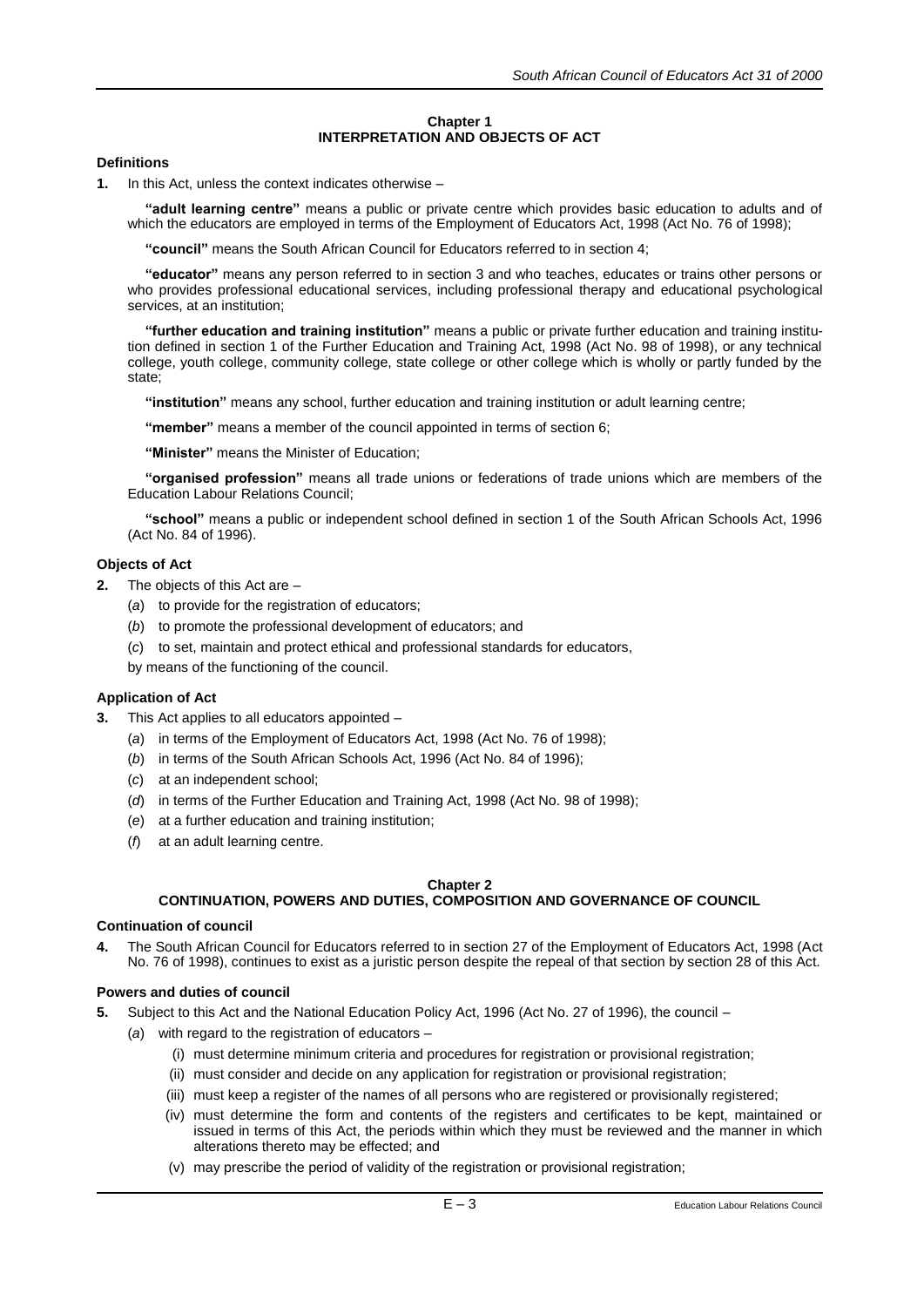- (*b*) with regard to the promotion and development of the education and training profession
	- (i) must promote, develop and maintain a professional image;
	- (ii) must advise the Minister on matters relating to the education and training of educators, including but not limited to –
		- (*aa*) the minimum requirements for entry to all the levels of the profession;
		- (*bb*) the standards of programmes of pre-service and in-service educator education;
		- (*cc*) the requirements for promotion within the education system;
		- (*dd*) educator professionalism;
	- (iii) must research and develop a professional development policy;
	- (iv) must promote in-service training of all educators;
	- (v) may develop resource materials to initiate and run, in consultation with an employer, training programmes, workshops, seminars and short courses that are designed to enhance the profession;
	- (vi) may compile, print and distribute a professional journal and other publications;
	- (vii) may establish a professional assistance facility for educators;
- (*c*) with regard to professional ethics
	- (i) must compile, maintain and from time to time review a code of professional ethics for educators who are registered or provisionally registered with the council;
	- (ii) must determine a fair hearing procedure;
	- (iii) subject to subparagraph (ii), may
		- (*aa*) caution or reprimand;
		- (*bb*) impose a fine not exceeding one month's salary on; or
		- (*cc*) remove from the register for a specified period or indefinitely, or subject to specific conditions, the name of,
		- an educator found guilty of a breach of the code of professional ethics; and
	- (iv) may suspend a sanction imposed under subparagraph (iii) (*bb*) or (*cc*) for a period and on conditions determined by the council;
- (*d*) with regard to fees
	- (i) must, in consultation with the Minister, determine fees payable to the council by registered educators and educators applying for registration;
	- (ii) may require from the relevant employers to deduct fees from the salaries of educators and to pay it over to the council;
	- (iii) may, after a fair hearing
		- (*aa*) caution or reprimand; or
		- (*bb*) remove from the register for a specified period or indefinitely, or subject to specific conditions, the name of,
		- an educator found guilty of failing to pay the fees determined by the council; and
	- (iv) may suspend a sanction imposed under subparagraph (iii) (*bb*) for a period and on conditions determined by the council; and
- (*e*) in general
	- (i) must advise the Minister on any educational aspect which the Minister may request it to advise on;
	- (ii) may appoint staff and determine their conditions of service;
	- (iii) may establish committees and assign duties to them;
	- (iv) must perform any duty which is necessary for the proper functioning of the council; and
	- (v) may advise the Minister on any relevant educational aspect.

# **Composition of council**

**6.** (1) The council consists of the following members, appointed by the Minister with due consideration to representation in respect of race, gender, disability and geographic distribution:

- (*a*) The chairperson, subject to section 7;
- (*b*) 18 educators collectively nominated by the organised profession;
- (*c*) five persons nominated by the Department of Education;
- (*d*) two persons nominated by the national associations representing school governing bodies contemplated in section 20 (3) of the South African Schools Act, 1996 (Act No. 84 of 1996);
- (*e*) one person nominated by the Council on Higher Education established by section 4 of the Higher Education Act, 1997 (Act No. 101 of 1997);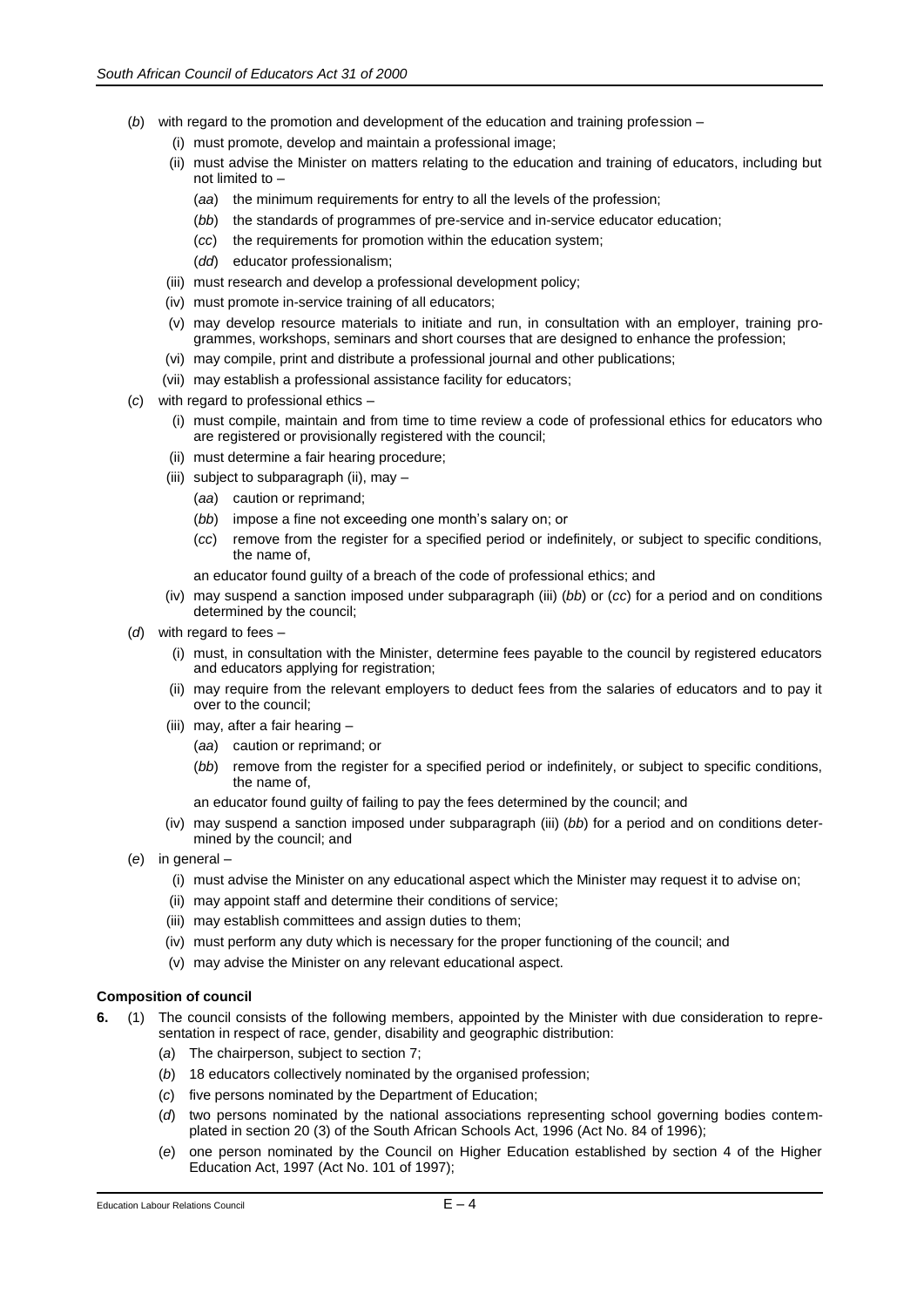- (*f*) one person nominated by the councils of further education and training institutions contemplated in section 8 of the Further Education and Training Act, 1998 (Act No. 98 of 1998);
- (*g*) one person nominated by national bodies representing independent or private institutions recognised by the Minister; and
- (*h*) the chief executive officer of the council, subject to section 17.
- (2) The members referred to in subsection (1) (*b*) must consist of educators, including principals, employed at or in each of the following institutions or sectors:
	- (*a*) A public ordinary school;
	- (*b*) an independent school;
	- (*c*) a public further education and training institution;
	- (*d*) a private further education and training institution;
	- (*e*) early childhood development sector;
	- (*f*) an adult learning centre;
	- (*g*) learners with special education needs sector.
- (3) If the organised profession is unable to reach agreement collectively with regard to the 18 nominations referred to in subsection (1) (*b*), the Minister must appoint 18 members from the nominations by individual organisations from the organised profession.
- (4) When any nomination becomes necessary in terms of subsection (1), the council must invite the relevant bodies or authorities in writing to nominate persons who qualify for nomination within a specified period of at least 30 days.
- (5) No person may be nominated or appointed as a member of the council if that person
	- (*a*) is removed from an office of trust by a court of law; or
	- (*b*) is convicted of an offence involving dishonesty or an offence for which the sentence imposed is imprisonment without the option of a fine.
- (6) If the council receives any nomination it must, within 30 days after the expiry date specified in the invitation, submit the nomination to the Minister.
- (7) If the council receives no nominations or receives insufficient nominations within the period specified in the invitation, the Minister may, after consultation with the council, appoint persons who meet the requirements up to the number required, as members.
- (8) The Minister must by notice in the *Gazette*, as soon as practicable after the appointment of the members, publish the name of every person appointed as a member, together with the date from which the appointment takes effect and the period for which the appointment is made.

#### **Chairperson and deputy chairperson of council**

- **7.** (1) (*a*) At the first meeting in a new term of office of members, the members must nominate five persons, of whom one must be appointed by the Minister as chairperson.
	- (*b*) A person who is not a member may be nominated by the council for appointment as chairperson.
	- (2) The chief executive officer must act as chairperson until such time as a chairperson is appointed.
	- (3) After the appointment of the chairperson by the Minister, the members must elect one of their number as deputy chairperson of the council to act as chairperson when the chairperson is not available.
	- (4) The chairperson and deputy chairperson hold office during the term of office of the members.
	- (5) In the event of the chairperson being appointed from the members of the council, the vacancy that arises must be filled in accordance with section 10.
	- (6) Whenever both the chairperson and the deputy chairperson are not available, the members must, from among themselves, elect a member to act as chairperson.

#### **Term of office of members**

**8.** Subject to section 10 (2), all members, excluding the chief executive officer, hold office for a period of four years.

#### **Termination of office of chairperson, deputy chairperson or member**

- **9.** The term of office of the chairperson, deputy chairperson or any other member is terminated if the member
	- (*a*) resigns by giving notice in writing to the Minister and the council;
	- (*b*) is absent from three consecutive meetings of the council or from a committee of which the member is a member without leave of the relevant chairperson, or in the case of the chairperson, the leave of the executive committee of the council;
	- (*c*) brings the council or the profession into disrepute;
	- (*d*) no longer meets the requirements referred to in section 6 (1) and (2);
	- (*e*) (i) is declared insolvent;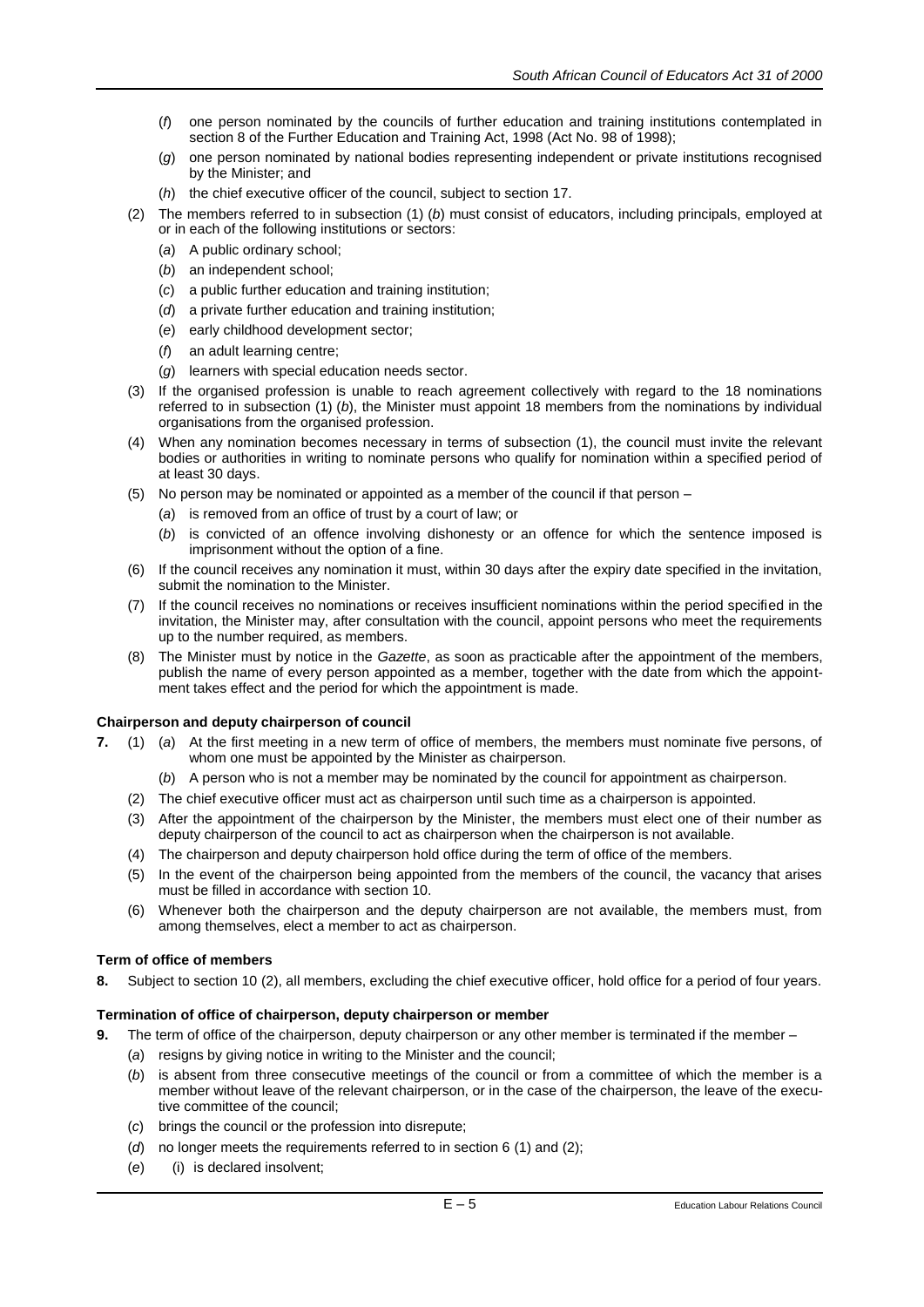- (ii) is removed from an office of trust by a court of law;
- (iii) is convicted of an offence involving dishonesty or an offence for which the sentence imposed is imprisonment without the option of a fine; or
- (iv) is declared by a competent court to be of an unsound mind or under a legal disability.

#### **Filling of vacancies**

- **10.** (1) If the term of office of a member is terminated in terms of section 9, the vacancy must be filled, with the necessary changes, in accordance with section 6.
	- (2) The term of office of a member appointed in terms of subsection (1), is the remainder of the term of office of the relevant predecessor.
	- (3) (*a*) If the office of chairperson becomes vacant in terms of section 9, the remaining members and the Minister must act in accordance with section 7 (1).
		- (*b*) The person so appointed as chairperson holds office for the remainder of the term of office of the relevant predecessor.

#### **Executive committee**

- **11.** (1) The executive committee of the council consists of
	- (*a*) the chairperson of the council, who is the chairperson of the committee;
	- (*b*) six other members appointed by the council of whom at least one is a member referred to in section 6 (1) (*c*); and
	- (*c*) the chief executive officer.
	- (2) The council must, subject to this Act, determine the functions of the executive committee.
	- (3) A decision of the executive committee is regarded as a decision of the council, unless the decision is revoked by the council at its ensuing meeting.
	- (4) Anything done in implementing the decision of the executive committee before it is revoked by the council, is not invalid by reason only of the fact that the decision is subsequently revoked by the council.

#### **Registration committee**

- **12.** (1) The registration committee of the council consists of
	- (*a*) the chairperson, who is a member of, and appointed by, the council;
	- (*b*) four other members appointed by the council; and
	- (*c*) the chief executive officer.
	- (2) Subject to Chapter 3, the registration committee must
		- (*a*) consider and make recommendations to the council on minimum criteria and procedures for the registration or provisional registration of educators;
		- (*b*) consider and make recommendations to the council on any application for registration or provisional registration;
		- (*c*) recommend the period of validity of the registration of an educator to the council; and
		- (*d*) exercise or perform any other power or duty delegated or assigned to it by the council.
	- (3) The registration committee must keep a record of its proceedings.

# **Professional development committee**

- **13.** (1) The professional development committee of the council consists of
	- (*a*) the chairperson, who is a member of, and appointed by, the council;
	- (*b*) four other members appointed by the council, of whom at least one must be a member referred to in section 6 (1) (*c*); and
	- (*c*) the chief executive officer.
	- (2) The professional development committee must, subject to this Act
		- (*a*) consider and make recommendations to the council in relation to powers and duties contemplated in section 5 (*b*); and
		- exercise or perform any other power or duty delegated or assigned to it by the council.
	- (3) The professional development committee must keep a record of its proceedings.

#### **Disciplinary committee**

- **14.** (1) The disciplinary committee of the council consists of
	- (*a*) the deputy chairperson of the council, who is the chairperson of the committee;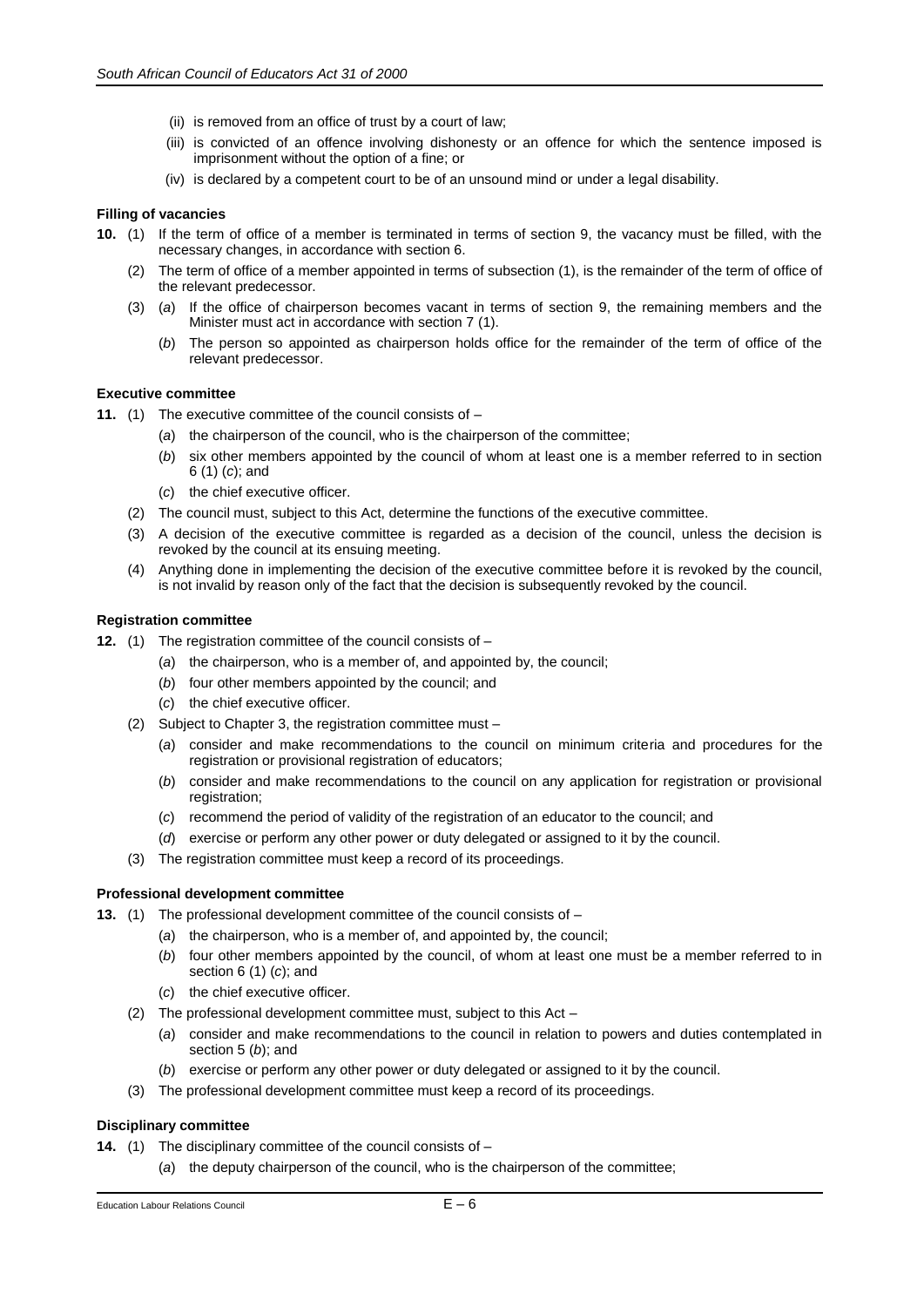- (*b*) four other members appointed by the council, of whom at least one must be a member referred to in section 6 (1) (*c*); and
- (*c*) the chief executive officer.
- (2) The disciplinary committee must
	- (*a*) compose, maintain and from time to time review a code of professional ethics;
	- (*b*) ensure that an alleged breach of the code of professional ethics is investigated;
	- (*c*) establish panels to investigate and hear complaints against educators;
	- (*d*) ensure that a fair hearing, in accordance with the procedure determined by the council in terms of section 5 (c) (ii), is conducted;
	- (*e*) on the basis of a recommendation of the relevant panel, recommend a finding and appropriate action, if any, to the council; and
	- (*f*) exercise or perform any other power or duty delegated or assigned to it by the council.
- (3) A relevant panel must make a recommendation to the disciplinary committee in regard to a finding, and, if any, disciplinary action concerning a complaint referred to it.
- (4) For the purposes of the investigation and hearing, a panel may summon any person who
	- (*a*) may be able to give information of material importance concerning the subject of the investigation or hearing; or
	- (*b*) has possession, custody or control of or over any book, document or object which may have a bearing on the matter,

to appear before the panel and to produce the book, document or object, if any.

- (5) The summons must be in a form prescribed by the council and be signed by the chairperson of the disciplinary committee or the chief executive officer and be served on a person by way of –
	- (*a*) delivery by hand;
	- (*b*) telefax; or
	- (*c*) registered post.
- (6) The date on which the summons is served is regarded as, in a case of  $-$ 
	- (*a*) service by hand, the date of delivery;
	- (*b*) service by telefax, the dispatching date reflected on the telefax; and
	- (*c*) service by registered post, the date on which the letter was signed for,
	- in the absence of proof to the contrary.
- (7) The disciplinary committee and a panel must keep a record of the proceedings of every investigation and disciplinary hearing.

# **Committees of council**

- **15.** (1) The council may establish other committees to assist in the performance of its functions and may co-opt other persons to attend committee meetings on the basis of their expertise.
	- (2) Any committee, other than the executive committee, may include persons who are not members of the council.
	- (3) Subject to sections 11 and 14 the chairperson of a committee must be appointed by the council from among its members.
	- (4) Members of committees referred to in subsection (1) may be appointed for such period as the council may determine.
	- (5) Members of a panel referred to in section 14 (2) (*c*) need not be members of the council.

# **Meetings, and procedure at meetings of council and committees**

- **16.** (1) The council must hold at least two meetings during each calendar year at its head office, and may in addition hold such other meetings as the chairperson of the council may determine.
	- (2) The council may make rules relating to the procedure at meetings of the council and its committees, and on any other matter necessary for the performance of its functions.
	- (3) A majority of the members of the council or a committee constitutes a quorum at any meeting of the council or committee.
	- (4) (*a*) A decision of the majority of the members of the council or of a committee present at any meeting constitutes a decision of the council or committee.
		- (*b*) In the event of an equality of votes, the presiding member has a casting vote in addition to a deliberative vote.
	- (5) A decision taken by the council or a committee is not invalid by reason only of a vacancy on the council or a committee, as the case may be, at the time when the decision was taken.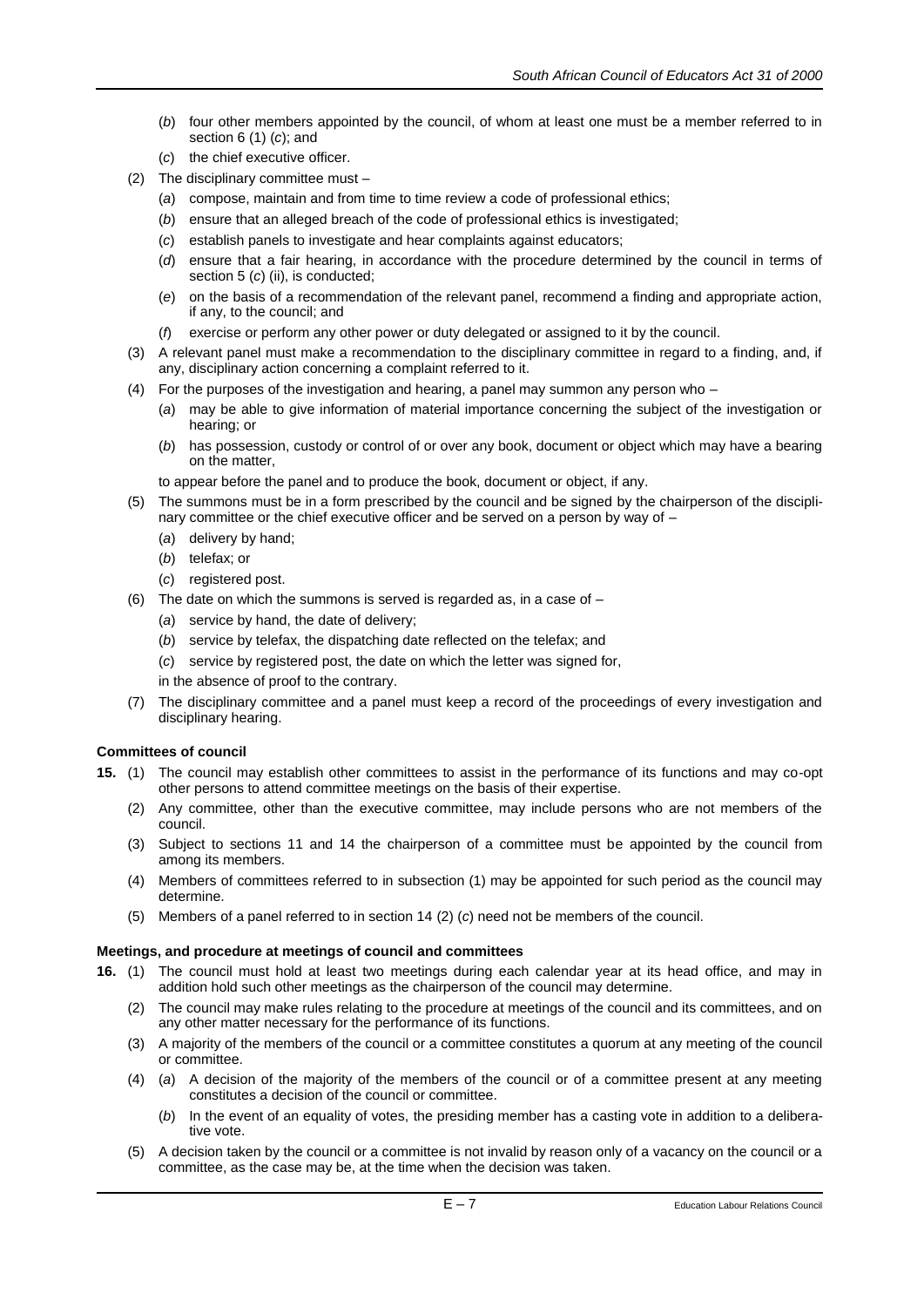#### **Appointment and functions of chief executive officer and staff**

- **17.** (1) The council must appoint a chief executive officer and may appoint other employees as it may deem necessary to assist it in the performance of its functions.
	- (2) The chief executive officer is the accounting officer of the council.
	- (3) The chief executive officer is, subject to the directions and in accordance with the policy of the council, responsible for the –
		- (*a*) formation and development of an efficient administration;
		- (*b*) organisation, control, management and discipline of the staff; and
		- (*c*) implementation of the decisions of the council.
	- (4) As accounting officer the chief executive officer is responsible for
		- (*a*) all income and expenditure of the council;
		- (*b*) all assets and the discharging of all liabilities of the council; and
		- (*c*) the proper and diligent implementation of the operational plans of the council.
	- (5) The council is the employer and must determine the conditions of service of its employees.

#### **Remuneration and allowances of members of council and committees**

- **18.** The chairperson of the council, the deputy chairperson, every member and any person appointed as a member of a committee or panel who is not in the service of the State may, in respect of services rendered by them in connection with the affairs of the council, a committee or panel, be paid by the council –
	- (*a*) such travelling, subsistence and other allowances; and
	- (*b*) in the case of the chairperson of the council, such additional remuneration,

as the council may determine.

#### **Funds of council**

- **19.** (1) The funds of the council consist of
	- (*a*) compulsory fees;
	- (*b*) money received from donations, contributions, interest or fines; and
	- (*c*) other money received by the council from any other source.
	- (2) The council
		- (*a*) must during each financial year, at such time and in such manner as the Minister may determine, submit to the Minister for approval a detailed statement of its estimated income and expenditure for the ensuing financial year;
		- (*b*) may during any financial year submit to the Minister for approval adjusted statements of its estimated income and expenditure; and
		- (*c*) may not incur any expenditure which exceeds the total amount approved in terms of paragraphs (*a*) and (*b*).
	- (3) If the Minister does not approve the statement of estimated income and expenditure of the council, the Minister must request the council to submit a revised statement of its estimated income and expenditure within a specified period.
	- (4) (*a*) The funds contemplated in subsection (1) must be used by the council in accordance with the approved statement referred to in subsection (2).
		- (*b*) Any unexpended balance must be carried forward as a credit to the following financial year.
	- (5) Subject to subsection (4), the council may invest any portion of its funds in such manner as the council may approve.
	- (6) The books of account and financial statements of the council must be audited at the end of each financial year by a chartered accountant registered in terms of the Public Accountants' and Auditors' Act, 1991 (Act No. 80 of 1991), appointed by the council.
	- (7) A copy of the audited financial statements must be submitted to the Minister within three months after the end of the council's financial year.

#### **Annual report**

- **20.** (1) The council must, within three months after the end of each financial year, submit a report to the Minister on the performance of its functions during that financial year.
	- (2) The Minister must table the report in Parliament as soon as is reasonably practicable.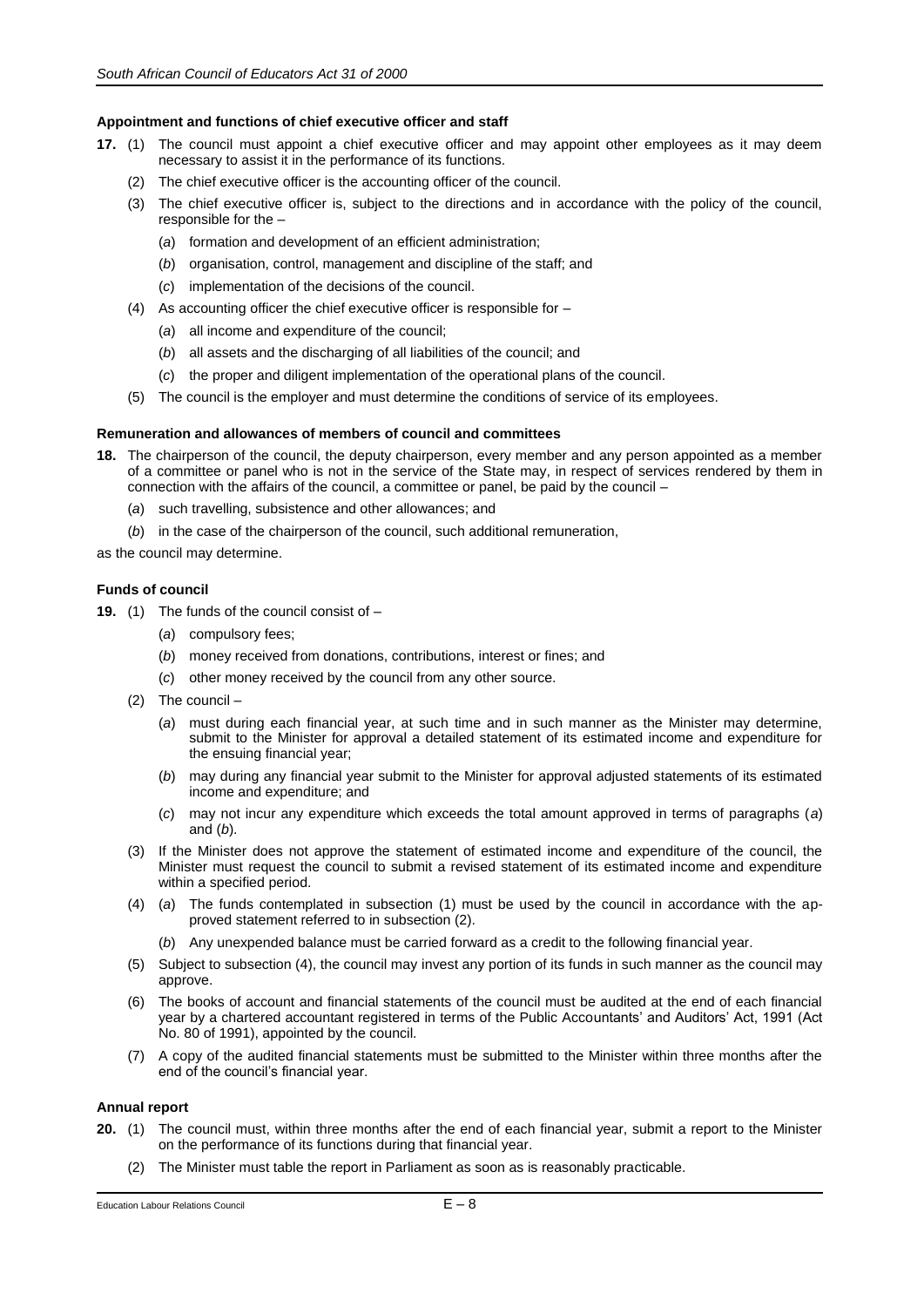# **Chapter 3 REGISTRATION OF EDUCATORS**

# **Compulsory registration of educators**

- **21.** (1) A person who qualifies for registration in terms of this Act must register with the council prior to being appointed as an educator.
	- (2) No person may be employed as an educator by any employer unless the person is registered with the council.

#### **Application for registration**

- **22.** (1) (*a*) An application for registration must be made to the council in the manner and form determined by the council.
	- (*b*) The applicant must submit the documentation and information required by the council together with the registration fee referred to in section 5 (*d*) (i).
	- (2) The council must consider an application for registration in terms of the requirements for registration determined by the council.
	- (3) If an applicant for registration satisfies the requirements referred to in subsection (1), the council must register the applicant and issue a registration certificate to the educator.
	- (4) If an applicant does not satisfy all the requirements but the council is of the opinion that the requirements will be satisfied within a reasonable time, the council may register the applicant provisionally on such conditions as the council may determine.
	- (5) When an educator who is provisionally registered as contemplated in subsection (4) satisfies all the requirements for registration and the conditions referred to in that subsection, the council must register the educator in accordance with subsection (3).
	- (6) If an educator referred to in subsection (4) does not satisfy the requirements for registration within the period specified, the provisional registration lapses and the name of the person is removed from the register.
	- (7) The period for which an educator is provisionally registered may be extended by the council, and different conditions in respect of different applicants may be determined if there is a reasonable basis for the differentiation.
	- (8) Different categories of registration may be determined by the council
		- (*a*) to allow for special circumstances of different sectors in education; or
		- (*b*) if there is a reasonable basis for such differentiation.

#### **Removal of name from register**

- **23.** (1) The council may direct the chief executive officer to remove the name of an educator from the register if
	- (*a*) after having been registered, the relevant qualification of the educator is withdrawn or cancelled by the higher education institution which issued it;
	- (*b*) the educator was registered by error or by means of fraud;
	- (*c*) the educator was found guilty of a breach of the code of professional ethics;
	- (*d*) the educator requests deregistration, permanently or for a specified period;
	- (*e*) the educator fails to pay the fees prescribed by the council within a specified period; or
	- (*f*) the educator dies.
	- (2) Notice of the removal of the name of an educator from the register must be given by the chief executive officer to the educator concerned by way of certified mail addressed to the relevant address appearing in the register.
	- (3) The name of an educator contemplated in subsection (1) (*a*), (*b*), (*c*) and (*e*) may not be removed from the register unless the educator was given a reasonable opportunity to make representations to the council.
	- (4) As from the date on which notice contemplated in subsection (2) has been given to the educator any registration certificate issued to the educator concerned is regarded to be cancelled.

#### **Registration certificates**

- **24.** (1) A registration certificate must be issued and sent to the educator upon registration by the council.
	- (2) If the chief executive officer is satisfied, on proof submitted by a registered educator, that a registration certificate has been destroyed or lost, a duplicate registration certificate must be issued to that educator upon payment of the fee prescribed by the council.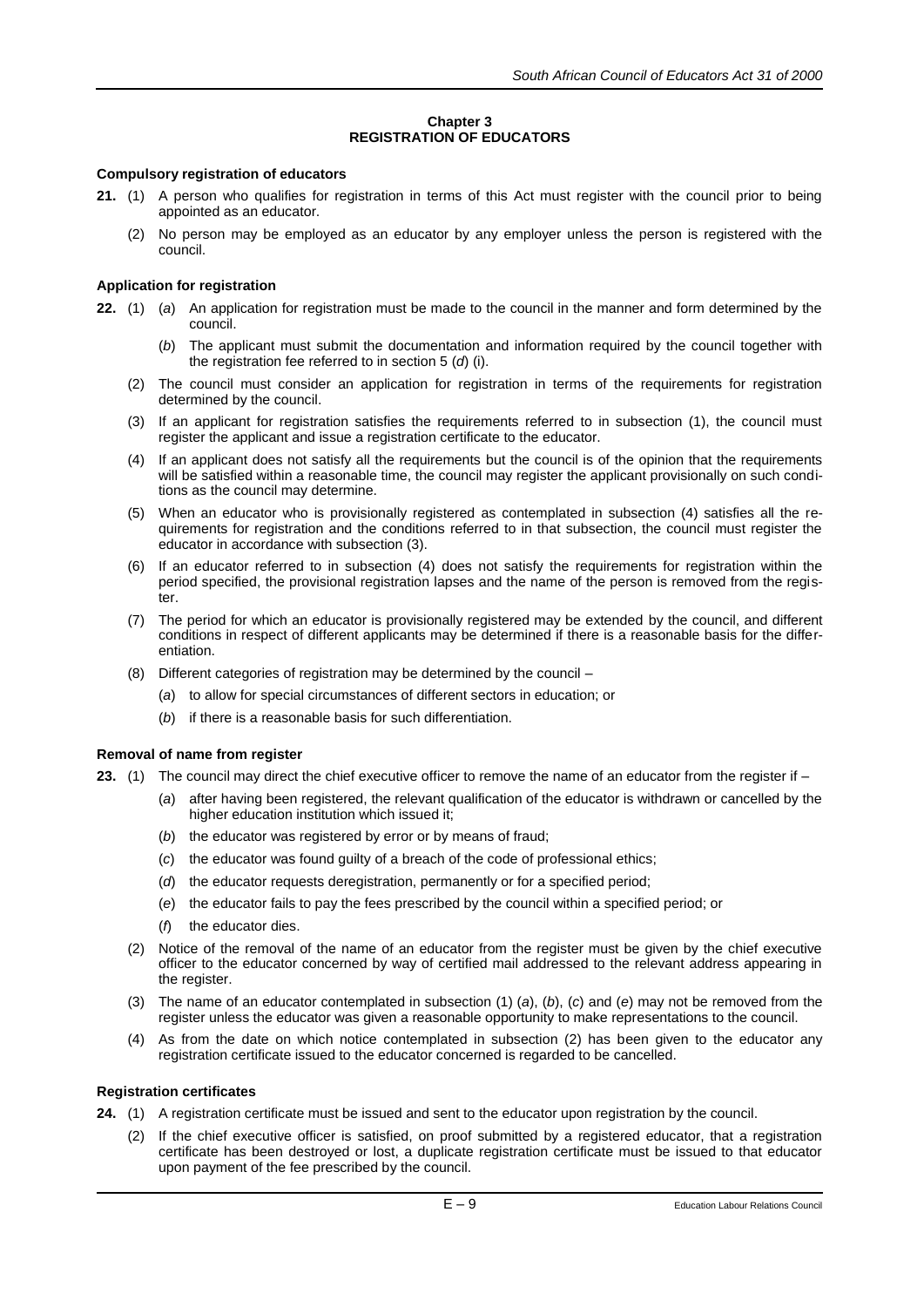#### **Chapter 4 GENERAL**

#### **Transitional provisions**

- **25.** (1) The terms of office of the members of the council in office immediately prior to the commencement of this Act, expire on the day prior to the date on which the appointment of the members takes effect in terms of section 6 (8).
	- (2) Any function performed by the council prior to the commencement of this Act, is regarded to have been performed in terms of the corresponding provision of this Act.
	- (3) Despite the provisions of subsection (2), any disciplinary proceedings instituted against an educator for an alleged breach of the code of professional ethics prior to the commencement of this Act must be continued and concluded in terms of the procedure determined in terms of Chapter 6 of the Employment of Educators Act, 1998 (Act No. 76 of 1998).
	- (4) The constitution, registration procedure, code of professional ethics and other procedures of the council existing immediately prior to the commencement of this Act, remain in force until amended or repealed by the council under this Act, except where they are in conflict with the provisions of this Act.
	- (5) The compulsory registration fees and other fees payable to the council immediately prior to the commencement of this Act, remain in force until amended or repealed by the council under this Act.
	- (6) The agreements of employment existing immediately prior to the commencement of this Act between the employees of the council, and the council, continue to exist subject to applicable labour law.
	- (7) Practising educators to whom the provisions of the Employment of Educators Act, 1998 (Act No. 76 of 1998), do not apply and who are required in terms of this Act to register are, subject to subsection (8), regarded to be provisionally registered with the council, irrespective of their qualifications.
	- (8) Provisional registration contemplated in subsection (7) remains valid until a date determined by the Minister, prior to which date the educators concerned must apply for and obtain registration in terms of Chapter 3 in order to remain registered.

#### **Information to be furnished to council**

- **26.** (1) A higher education institution and the employer of an educator must furnish the council, at its request, with such information as is reasonably required by the council for the performance of its functions.
	- (2) In each case where disciplinary steps are taken against any educator by the employer resulting in a sanction other than a caution or reprimand, a certified summary of the record of the proceedings at the hearing and of the sanction imposed must be forwarded to the council by such employer.

# **Offences and penalties**

**27.** Any person who –

- (*a*) has been duly summoned under section 14 (5) and who fails without sufficient cause
	- (i) to attend at the time and place specified in the summons; or
	- (ii) to remain in attendance until excused by the panel from further attendance;
- (*b*) refuses to be sworn or to affirm as a witness; or
- (*c*) fails without sufficient cause
	- (i) to answer fully and satisfactorily any question lawfully put to that person; or
	- (ii) to produce any book, document or object in that person's possession or custody or under that person's control which that person was required to produce in terms of the said section 14 (5),

is guilty of an offence and liable on conviction to a fine or to imprisonment for a period not exceeding six months.

#### **Repeal of law**

**28.** Chapter 6 of the Employment of Educators Act, 1998 (Act No. 76 of 1998), is hereby repealed.

#### **Short title**

**29.** This Act is called the South African Council for Educators Act, 2000.

#### Education Labour Relations Council **E** – 10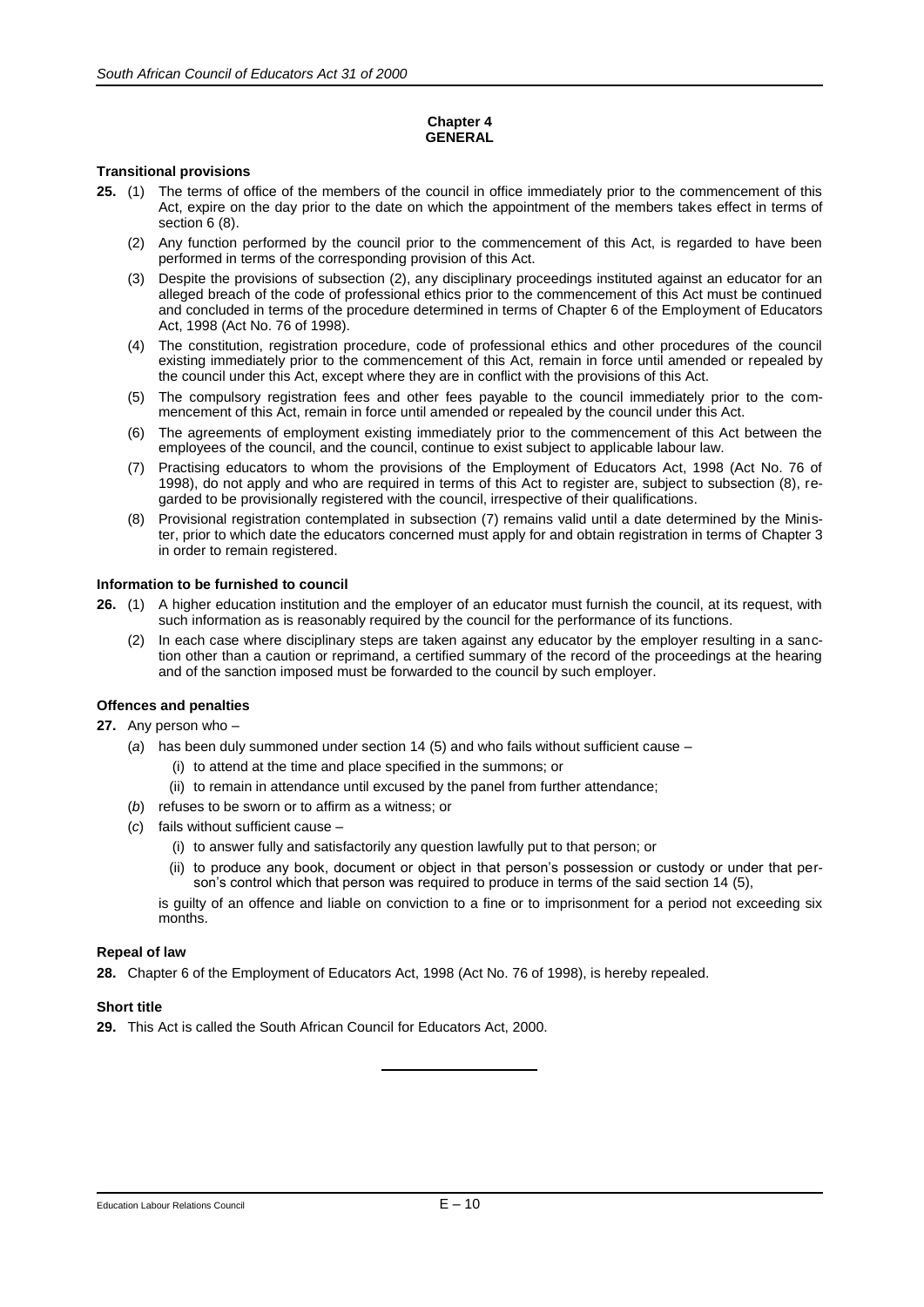# **THE COMPOSITION, ADMINISTRATION AND FUNCTIONING FOR THE SOUTH AFRICAN COUNCIL FOR EDUCATORS**

G.N. R1293 of 1999 published in Government Gazette No. 20581 dated 27 October 1999

#### **THE COMPOSITION, ADMINISTRATION AND FUNCTIONING OF THE SOUTH AFRICAN COUNCIL FOR EDUCATORS**

I, Mohammed Valli Moosa, acting Minister of Education, acting under section 30 read with section 35 of the Employment of Educators Act, 1998 (Act No. 76 of 1998), after consultation win the bodies referred to in section 6 of the National Education Policy Act, 1996 (Act No. 27 of 1996), hereby provide the regulations for the composition, administration and functioning of the South African Council for Educators (SACE), as set out in the Schedule.

# **MR MV MOOSA**

**Acting Minister of Education**  October 1999

# **SCHEDULE**

# **THE SOUTH AFRICAN COUNCIL FOR EDUCATORS REGULATIONS**

# **Definitions**

1. In these regulations, unless the context indicates otherwise, words or expressions as defined in the Employment of Educators Act, 1998 (Act No. 78 of 1998) will have the same meaning.

# **Composition of the South African Council for Educators**

- 2. (1) The South African Council for Educators consists of
	- (a) two co-chairpersons appointed by the Minister;
	- (b) thirty members appointed by the trade unions which are parties to the Education Labour Relations Council;
	- (c) fifteen members appointed by the Minister, and
	- (d) the chief executive officer appointed by the South African Council for Educators in terms of section  $28(1)(i)$  of the Act.
	- (2) The members contemplated in subregulation (1)(c) shall include representatives of employers of educators contemplated in section 3(1) to (3) of the Act.
	- (3) The current chairpersons and members of the South African Council for Educators continue to perform the functions which they performed prior to the commencement of these regulations until their current terms of office expire.

# **Term of office of co-chairpersons and members**

- 3. (1) The co-chairpersons, and all members of the South African Council for Educators, excluding the chief executive officer, hold office for a period of two years.
	- The Minister may extend the term of office of the co-chairpersons and members of the South African Council for Educators for a period of not more than twelve months.

# **Vacation of office by members**

# 4. A member vacates office if-

- (a) his or her estate is sequestrated or the member compromises with his or her creditors unless the South African Council for Educators decides otherwise;
- (b) he or she is absent for more than two consecutive ordinary meetings of the South African Council for Educators without the permission of either one of the co-chairpersons or the South African Council for Educators and such permission shall not be unreasonably withheld,
- (c) he or she submits his or her resignation in writing to the co-chairpersons;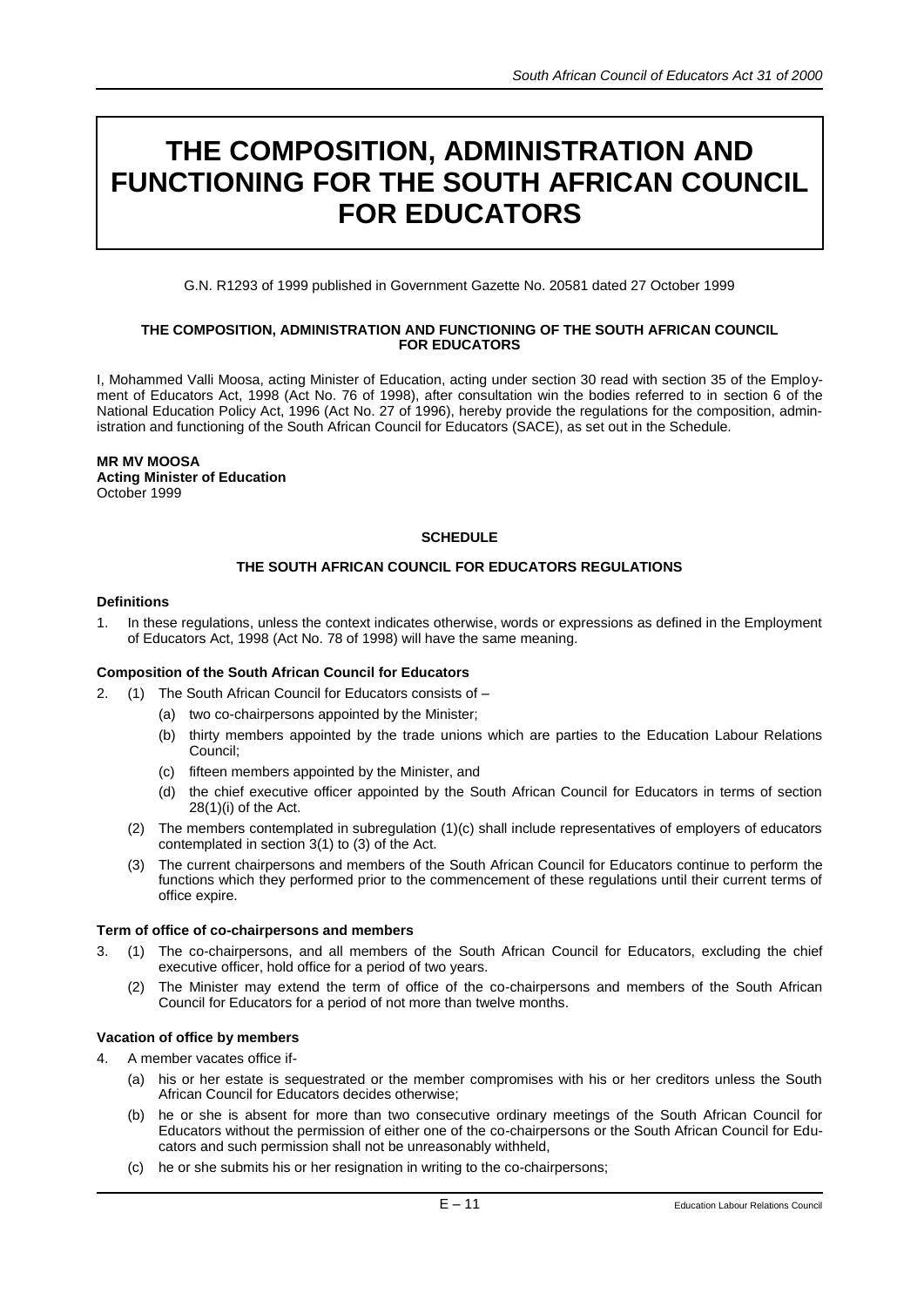- (d) he or she is declared unable to attend to his or her personal affairs by a court of law, or
- (e) he or she is deceased.

#### **Filling of vacancies**

- 5. (1) If a member vacates his or her office, the resultant vacancy must be filled by appointment in accordance with regulation 2.
	- (2) A member appointed in accordance with subregulation (1) shall remain in office for the unexpired term of office of his or her predecessor.

#### **Executive committee of the South African Council for Educators**

- 6. (1) The South African Council for Educators must establish an executive committee and determine its functions.
	- (2) The executive committee consists of-
		- (a) the co-chairpersons of the South African Council for Educators;
		- (b) nine other members appointed by the South African Council for Educators; and
		- (c) the chief executive officer.
	- (3) A decision of the executive committee must be regarded as a decision of the South African Council for Educators, unless such decision is revoked at the next meeting of the South African Council for Educators.
	- (4) Anything done in consequence of a decision of the executive committee before its revocation is not invalid by reason only of the fact that the decision is revoked by the South African Council for Educators under subregulation (3).

#### **Committees of the South African Council for Education**

- 7. (1) The South African Council for Educators may establish other committees to assist the performance of its functions.
	- (2) Any committee other than the executive may include persons who are not members of the South African Council for Educators.
	- (3) The chairperson of a committee must be appointed by and be a member of the South African Council for Educators.
	- (4) Members of the committees contemplated in subregulation (2) may be appointed for such period or periods as the South African Council for Educators may determine.

#### **Meetings of the South African Council for Educators and committees**

- 8. (1) Meetings of the South African Council for Educators must be held at such times and places as may be determined by the co-chairpersons concerned, but the co-chairpersons must convene a meeting at least every three months or if requested to do so in writing by at least one third of the members of the South African Council for Educators, as the case may be.
	- (2) Whenever the chairperson of a committee is absent from any meeting of such a committee, the members present must elect a person from their ranks to preside at that meeting.
	- (3) The South African Council for Educators may make rules relating to the procedure at meetings of the South African Council for Educators and its committees, including the quorum for such meetings, and any other matter necessary or expedient for the performance of its functions.
	- (4) The proceedings at a meeting of the South African Council for Educators or of a committee are not invalid by reason only of the fact that a vacancy exists in the South African Council for Educators or a committee, as the case may be, at the time of such meeting.
	- (5) Meetings of a committee must be held at such times and places as may be determined by its chairperson, but the chairperson may convene a meeting after a notice of the meeting of not less than seven (7) days has been given to the members of that committee.

#### **Short title and commencement**

These regulations shall be called The South African Council for Educators Regulations and shall come into operation on publication thereof.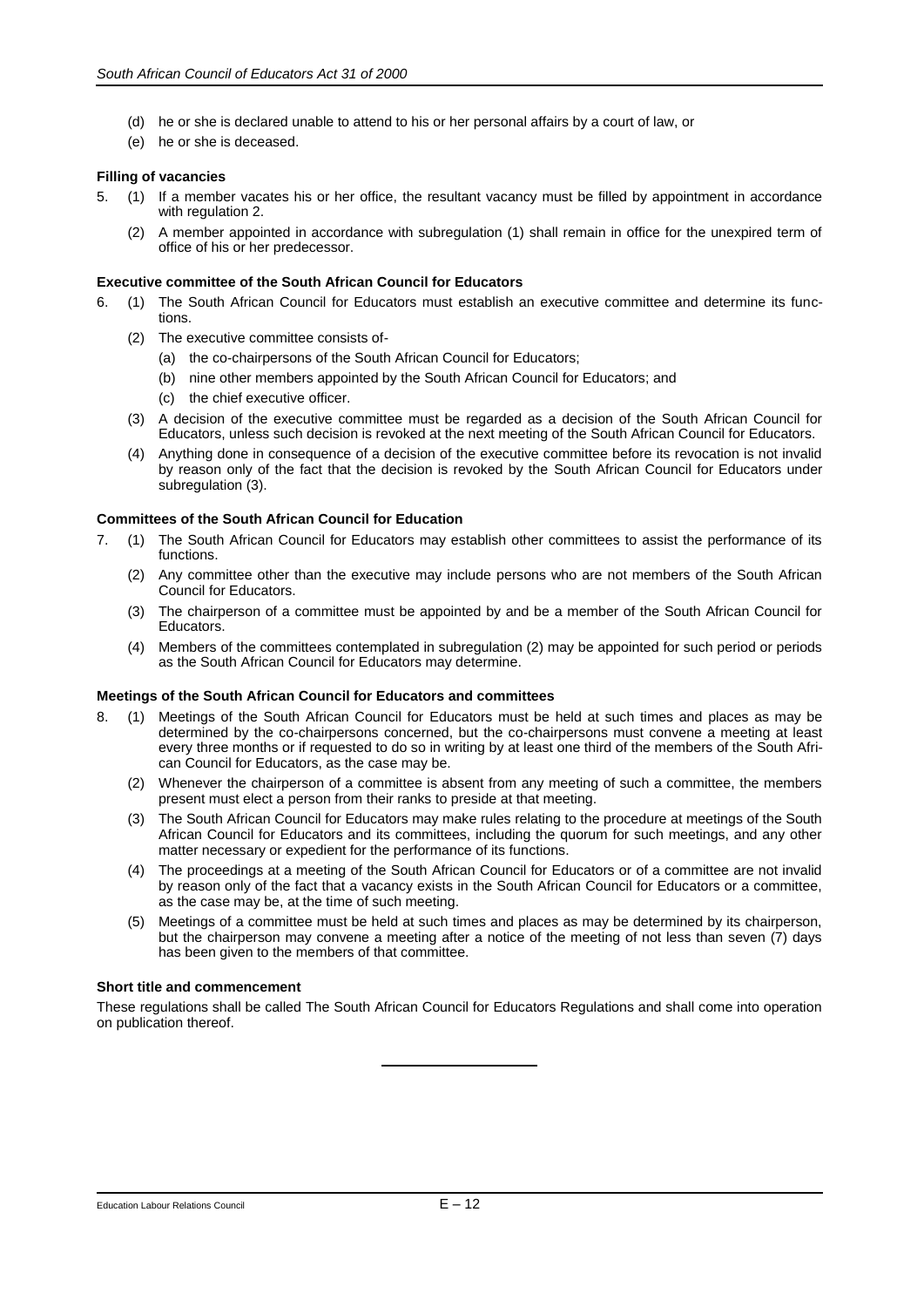# **DISCIPLINARY PROCEDURES**

# **1. Introduction**

- 1.1 This document must be read together with the provisions of the South African Council for Educators Act, 2000 (Act 31 of 2000).
- 1.2 The purpose of this document is to provide a fair procedure governing the investigation and hearing of alleged breaches of the code of professional ethics for educators.
- 1.3 The Council commits itself through these procedures to the development of a high standard of ethics governing the teaching profession.
- 1.4 These procedures are intended to be corrective and not punitive, where this is possible and desirable taking into account the interests of the teaching profession as a whole.

# **2. Functions of the disciplinary committee**

- 2.1 The disciplinary committee must:
	- 2.1.1 ensure that alleged breaches of the code are investigated;
	- 2.1.2 establish investigating panels to investigate alleged breaches of the code;
	- 2.1.3 establish disciplinary panels to conduct disciplinary hearings into alleged breaches of the code;
	- 2.1.4 ensure that disciplinary hearings are fair and comply with the procedures set out in this document; and
	- 2.1.5 on the basis of recommendations received from disciplinary panels, recommend findings and appropriate sanctions if any, to the Council in respect of breaches of the code.
- 2.2 The members of investigating and disciplinary panels established by the disciplinary committee need not be members of the Council.

#### **3. Investigation of alleged breaches of the code**

- 3.1 Any person who believes that an educator has breached the code may lodge a complaint with the Council.
- 3.2 The complaint should preferably:
	- 3.2.1 be in writing; and
	- 3.2.2 clearly disclose the alleged breach of the code.
- 3.3 The disciplinary committee may investigate any alleged breach of the code, whether or not a complaint has been lodged.
- 3.4 The chief executive officer must, as soon as practicable after receiving a complaint, refer it to the disciplinary committee for consideration.
- 3.5 The disciplinary committee must refer an alleged breach to an investigating panel for investigation.
- 3.6 An investigating panel may, in investigating any alleged breach of the code:
	- 3.6.1 interview complainants and other possible witnesses;
	- 3.6.2 subject to clause 3.7, interview the educator who is alleged to have breached the code;
	- 3.6.3 notify the educator of the alleged breach and, subject to clause 3.7, give the educator an opportunity to respond within the period specified in that notice;
	- 3.6.4 gather evidence relevant to the alleged breach; and
	- 3.6.5 if necessary, cause summons to be served on any person who may assist the panel in its investigation as contemplated in section 14(4) of the Act.
- 3.7 Before interviewing an educator as contemplated in clause 3.6.2, and in any notice contemplated in clause 3.6.3, the investigating panel must warn the educator:
	- 3.7.1 of the educator's right against self-incrimination; and
	- 3.7.2 that any admission or explanation given by the educator may be used as evidence against the educator at a disciplinary hearing.
- 3.8 The investigating panel must keep a record of the investigation.
- 3.9 If an investigating panel is satisfied that there is sufficient evidence of a breach of the code by an educator, the disciplinary committee may refer the matter to a disciplinary panel for hearing.
- 3.10 A member of a panel that has investigated an alleged breach of the code cannot serve as a member of the disciplinary panel which hears the matter.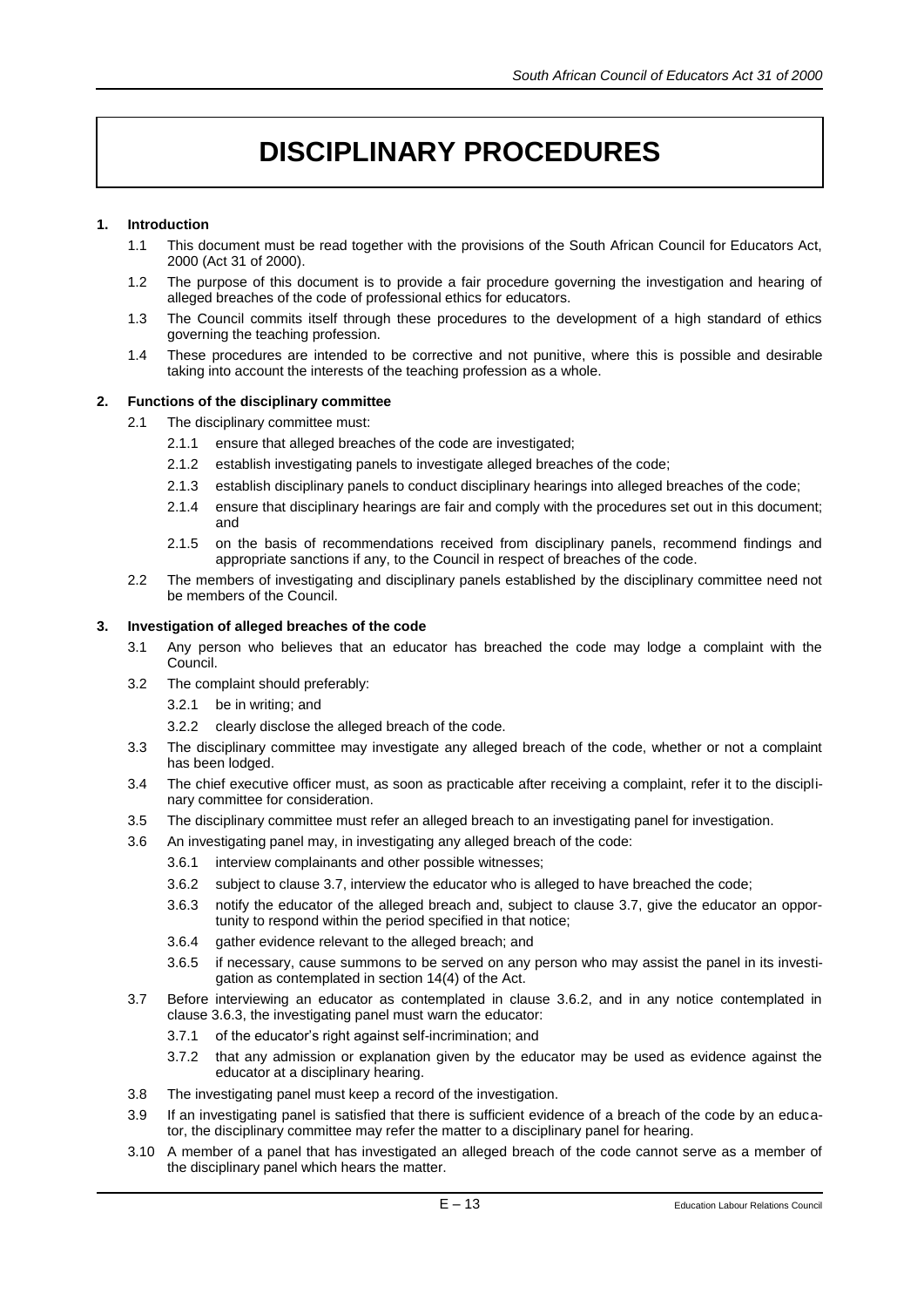#### **4. The disciplinary hearing**

- 4.1 Once a matter has been referred for hearing by a disciplinary panel, the chief executive officer or the chairperson of the disciplinary committee must issue a summons to the educator who has allegedly breached the code.
- 4.2 The summons must disclose:
	- 4.2.1 the nature of the alleged breach;
	- 4.2.2 the date, time and venue of the disciplinary hearing;
	- 4.2.3 the educator's right to be represented at the disciplinary hearing, including the right to legal representation;
	- 4.2.4 the educator's right to call witnesses to give evidence and to produce books, documents and other items in support of the educator's case; and
	- 4.2.5 the educator's right to make written submissions against any recommendation of the disciplinary panel to the disciplinary committee.
- 4.3 The summons must be served by way of:
	- 4.3.1 delivery by hand;
	- 4.3.2 telefax; or
	- 4.3.3 registered post.
- 4.4 The date on which the summons is served is regarded as, in the case of:
	- 4.4.1 service by hand, the date of delivery;
	- 4.4.2 service by telefax, the dispatching date reflected on the telefax; and
	- 4.4.3 service by registered post, the date on which the letter was signed for in the absence of proof to the contrary.
- 4.5 The summons must be served on the accused at least twenty (20) days before the date of the disciplinary hearing.
- 4.6 The chief executive officer or the chairperson of the disciplinary committee may issue a summons to any other person to attend the disciplinary hearing in order to give evidence or to produce any books, documents or other items.
- 4.7 If the educator fails to attend a disciplinary hearing, the disciplinary panel may deal with the matter in the absence of the educator.
- 4.8 A witness who attends a disciplinary hearing is entitled to such allowance as the Council may from time to time determine.
- 4.9 Any person who fails to attend a disciplinary hearing when summoned to do so, or fails to stay in attendance until excused by the disciplinary panel, commits an offence and is liable on conviction to a fine or to imprisonment for a period not exceeding six (6) months.

#### **5. Procedure at the disciplinary hearing**

- 5.1 The disciplinary panel may exclude any person or category of persons from attending a disciplinary hearing:
	- 5.1.1 on reasonable grounds; or
	- 5.1.2 if the orderly conduct of the inquiry so requires.
- 5.2 The disciplinary panel may postpone or adjourn a disciplinary hearing:
	- 5.2.1 at its discretion; or
	- 5.2.2 on the request of any party to the hearing.
- 5.3 The disciplinary committee may appoint one or more suitably qualified assessors to be present at a disciplinary hearing, and to advise the disciplinary panel on matters of law, procedure and evidence, or other matters requiring specific expertise.
- 5.4 An educator charged with an alleged breach of the code is entitled to representation, including legal representation at any disciplinary hearing.
- 5.5 The disciplinary panel must:
	- 5.5.1 record the evidence at a hearing; and
	- 5.5.2 administer an oath or affirmation to any witness at a hearing.
- 5.6 At the commencement of the hearing, the disciplinary panel must:
	- 5.6.1 put the charge to the educator and ask the educator to plead to the charge;
	- 5.6.2 inform the educator of the educator's rights:
		- (a) to representation, including legal representation;
		- (b) against self-incrimination;
		- (c) to an interpreter; and
		- (d) to adduce evidence and challenge evidence at the hearing.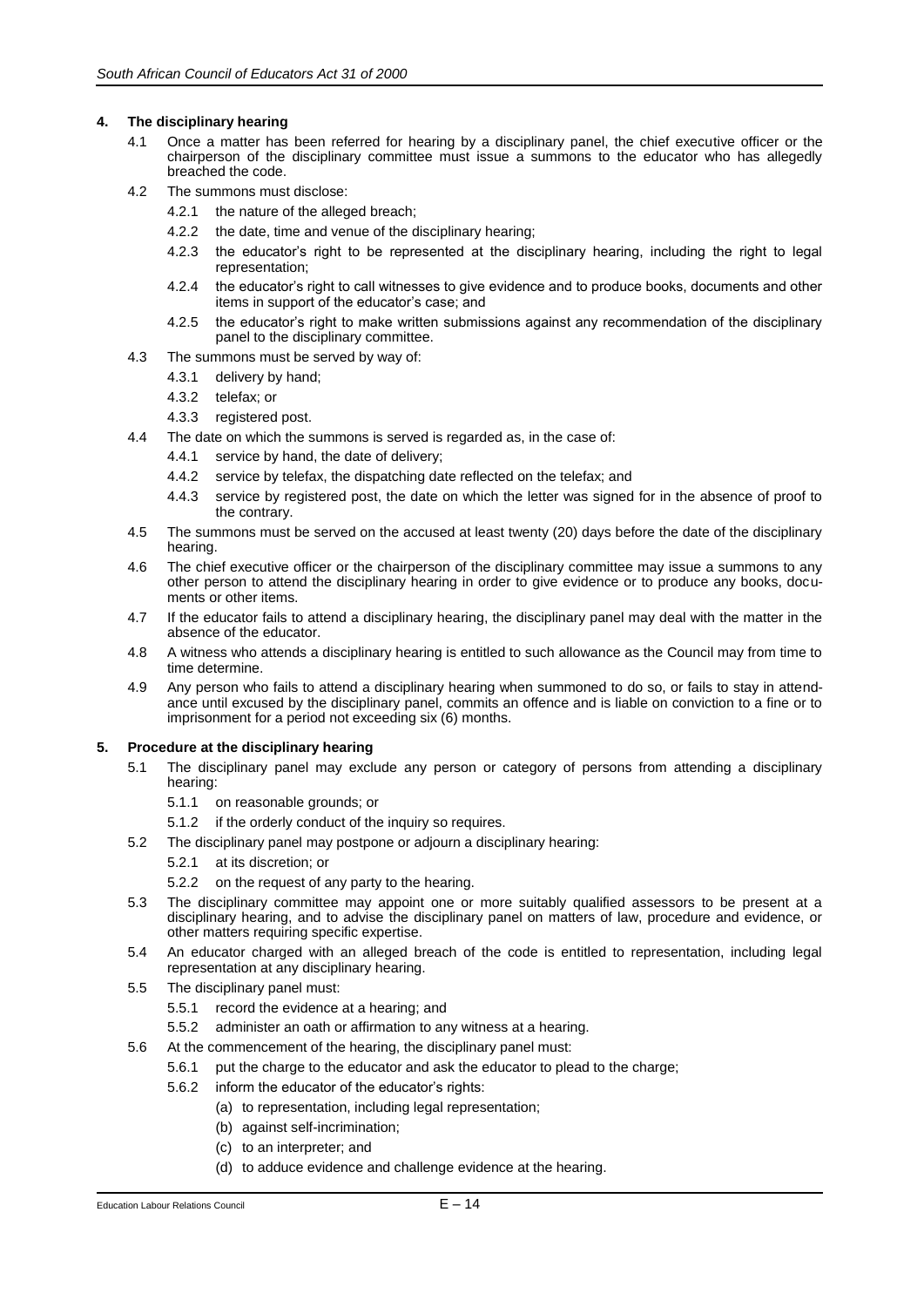- 5.7 If the educator:
	- 5.7.1 pleads guilty to the charge, the disciplinary panel must decide whether or not to hear evidence regarding the charge;
	- 5.7.2 pleads not guilty, the disciplinary panel must hear the evidence regarding the charge;
	- 5.7.3 refuses or fails to plead, the disciplinary panel must enter a plea of not guilty and must hear evidence regarding the charge.
- 5.8 If the educator charged with a breach of the code fails to attend the disciplinary hearing, and the disciplinary panel decides to proceed with the matter in the absence of the educator, it must enter a plea of not guilty and hear evidence regarding the charge.
- 5.9 If the disciplinary panel decides to hear evidence pertaining to the charge, every party to a hearing or the party's representative is entitled to:
	- 5.9.1 lead evidence in support of their case;
	- 5.9.2 cross-examine any witness of an opposing party; and
	- 5.9.3 re-examine any witness led by that party.
- 5.10 Members of the disciplinary panel may question any witness at the hearing.
- 5.11 The record of any evidence of a breach of the code in any criminal proceedings or disciplinary proceedings by an employer, constitutes prima facie evidence of such breach by an educator for purposes of a disciplinary hearing in terms of the Act.

# **6. Recommendation of the disciplinary panel**

- 6.1 The disciplinary panel must make its recommendation on whether or not there has been a breach only after:
	- 6.1.1 evidence has been completed; and
	- 6.1.2 every party to an inquiry has been given a fair opportunity to be heard.
- 6.2 If the disciplinary panel recommends that the educator has breached the code, the panel must request the parties to make representations on an appropriate sanction. This may include the leading of further evidence, including evidence on any previous convictions of the educator for breaches of the code. A certificate issued by the chief executive officer containing details of any previous convictions constitutes prima facie evidence of such previous convictions.
- 6.3 If the disciplinary panel recommends that the educator has breached the code and recommends a sanction it must:
	- 6.3.1 record its recommendations;
	- 6.3.2 inform the educator in writing of its recommendations; and
	- 6.3.3 submit the record of the hearing and its recommendations to the disciplinary committee.
- 6.4 An educator who is dissatisfied with the recommendation of the disciplinary panel may make written submissions to the disciplinary committee within fourteen (14) days of his or her knowledge of the recommendation of the disciplinary panel.
- 6.5 The written submissions must set out the grounds on which the educator believes the recommendation to be wrong.

# **7. Recommendation of the disciplinary committee**

- 7.1 On the basis of the recommendation of the disciplinary panel and the submissions of the educator charged with a breach of the code, if any, the disciplinary committee must recommend a finding and appropriate sanction, if any, to the Council and inform the educator concerned accordingly.
- 7.2 An educator who is dissatisfied with a recommendation of the disciplinary committee, may make written submissions to the Council within fourteen (14) days of his or her knowledge of the recommendation of the disciplinary committee.
- 7.3 The written submissions must set out the grounds on which the educator believes the recommendation to be wrong.

# **8. Decisions of the council**

- 8.1 The Council, after considering the recommendation by the disciplinary committee and submissions by the educator concerned, if any, may:
	- 8.1.1 accept, reject or substitute the recommendation of the disciplinary committee; or
	- 8.1.2 refer the matter back to the disciplinary committee for further deliberation.
- 8.2 The Council may impose the following sanctions on an educator who is found guilty of a breach of the code:
	- 8.2.1 a caution or reprimand;
	- 8.2.2 a fine not exceeding one month's salary; or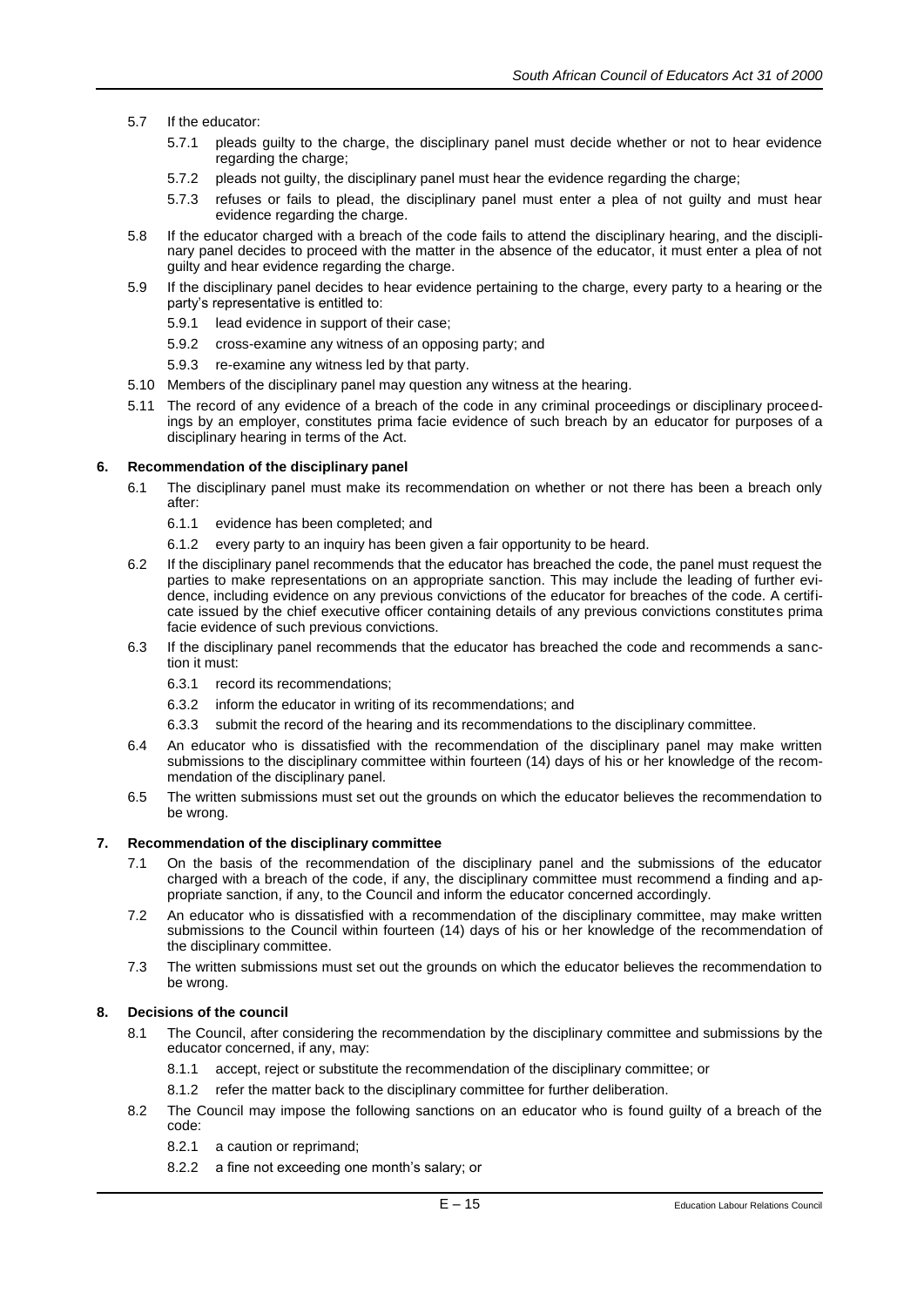- 8.2.3 the removal of the educator's name from the register for a specified period or indefinitely, or subject to specific conditions.
- 8.3 The Council may suspend any sanction contemplated in clause 8.2 for a period and on conditions determined by it.
- 8.4 The Council must inform the educator in writing of its decision.
- 8.5 The Council:
	- 8.5.1 may publish such information relating to the hearing as it deems reasonable; and
	- 8.5.2 must not publish information relating to a hearing which reveals or may reveal the identity of any person affected by the proceedings who is under the age of eighteen (18) years.

# **9. Definitions**

In this document, unless the context indicates otherwise, any word or phrase defined in the South African Council for Educators Act, 2000 has that meaning and:

- 9.1 **'Act'** means the South African Council for Educators Act, 2000 (Act 31 of 2000);
- 9.2 **'code'** means the code of professional ethics for educators contemplated in section5(c)(i) of the Act;
- 9.3 **'Council'** means the South African Council for Educators;
- 9.4 **'disciplinary committee'** means the disciplinary committee of the Council contemplated in section 14 of the Act;
- 9.5 **'educator'** means any person registered or provisionally registered with the Council;
- 9.6 **'chief executive officer'** means the chief executive officer of the Council;
- 9.7 **'register'** means the register contemplated in section 5(a)(iii) of the Act; and
- 9.8 **'registered address'** means the address of an educator as it appears in the register.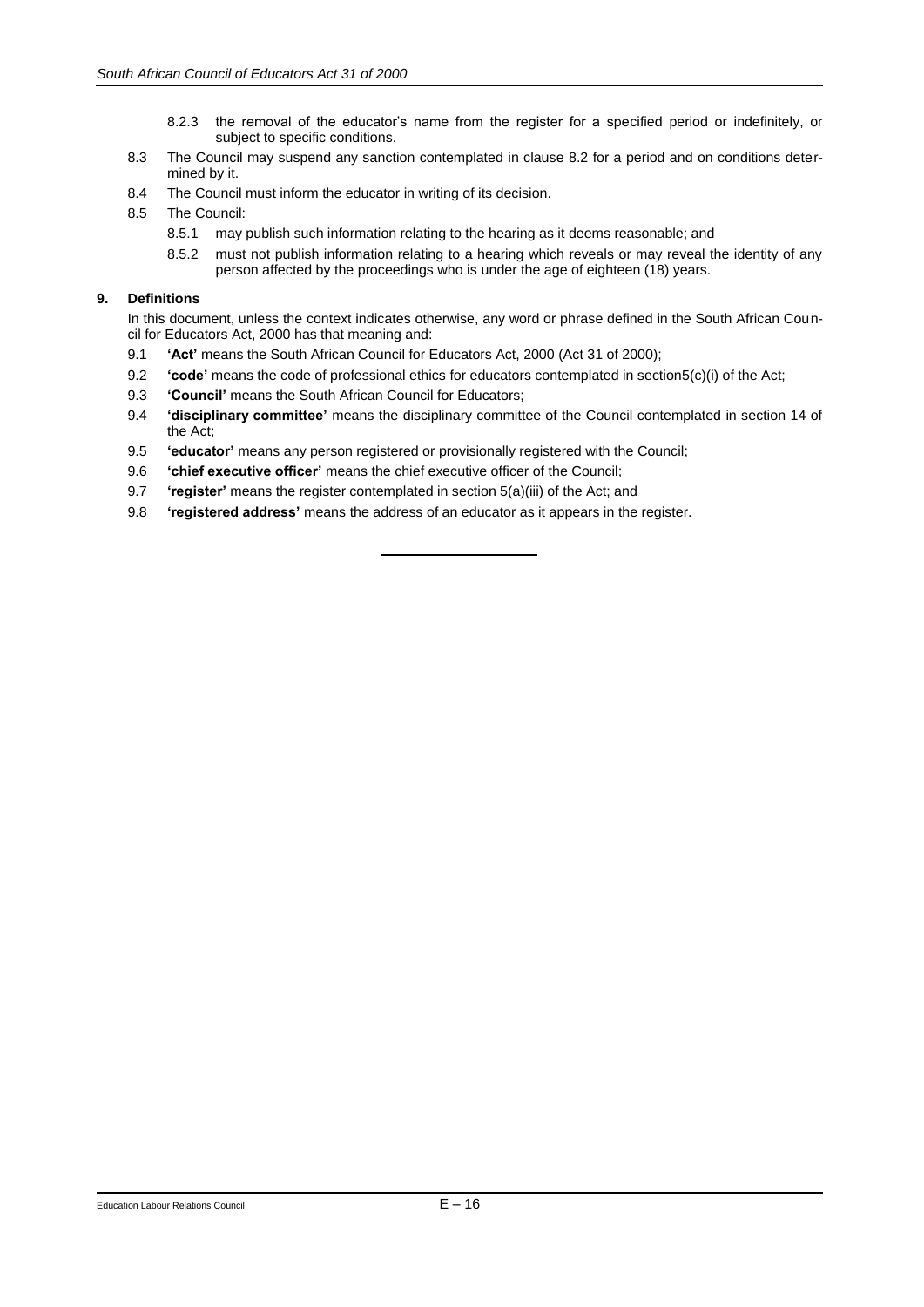# **CODE OF PROFESSIONAL ETHICS**

# **Definitions**

- 1. In this Code, unless the context indicates otherwise, any word or phrase defined in the South African Council for Educators Act, 2000 has that meaning and:
	- 1.1 **'Code'** means the Code of Professional Ethics of the South African Council for Educators;
	- 1.2 **'Council'** means the South African Council for Educators;
	- 1.3 **'educator'** means any educator registered or provisionally registered with the Council;
	- 1.4. **'learner'** means a pupil or a student at any school, further education and training institution or adult learning centre;
	- 1.5. **'parent'** means:
		- (a) any natural parent or guardian of a learner;
		- (b) any person legally entitled to custody of a learner; and
		- (c) any person who undertakes to fulfil the obligations of a person referred to in paragraphs (a) or (b) towards the learner's education at school.

# **General**

- 2. The educators who are registered or provisionally registered with the South African Council for Educators:
	- 2.1 acknowledge the noble calling of their profession to educate and train the learners of our country;
	- 2.2 acknowledge that the attitude, dedication, self-discipline, ideals, training and conduct of the teaching profession determine the quality of education in this country;
	- 2.3 acknowledge, uphold and promote basic human rights, as embodied in the Constitution of South Africa.
	- 2.4 commit themselves therefore to do all within their power, in the exercising of their professional duties, to act in accordance with the ideals of their profession, as expressed in this Code and
	- 2.5 act in a proper and becoming way such that their behaviour does not bring the teaching profession into disrepute.

# **CONDUCT: The educator and the learner**

- 3. An educator:
	- 3.1 respects the dignity, beliefs and constitutional rights of learners and in particular children, which includes the right to privacy and confidentiality;
	- 3.2 acknowledges the uniqueness, individuality, and specific needs of each learner, guiding and encouraging each to realise his or her potentialities;
	- 3.3 strives to enable learners to develop a set of values consistent with the fundamental rights contained in the Constitution of South Africa;
	- 3.4 exercises authority with compassion;
	- 3.5 avoids any form of humiliation, and refrains from any form of abuse, physical or psychological;
	- 3.6 refrains from improper physical contact with learners;
	- 3.7 promotes gender equality;
	- 3.8 refrains from any form of sexual harassment (physical or otherwise) of learners;
	- 3.9 refrains from any form of sexual relationship with learners at a school;
	- 3.10 uses appropriate language and behaviour in his or her interaction with learners , and acts in such a way as to elicit respect from the learners;
	- 3.11 takes reasonable steps to ensure the safety of the learner;
	- 3.12 does not abuse the position he or she holds for financial, political or personal gain;
	- 3.13 is not negligent or indolent in the performance of his or her professional duties;
	- 3.14 recognises, where appropriate, learners as partners in education.

# **CONDUCT: The educator and the parent**

- 4. An educator, where appropriate:
	- 4.1 recognises the parents as partners in education, and promotes a harmonious relationship with them; and
	- 4.2 does what is practically possible to keep parents adequately and timeously informed about the well-being and progress of the learner.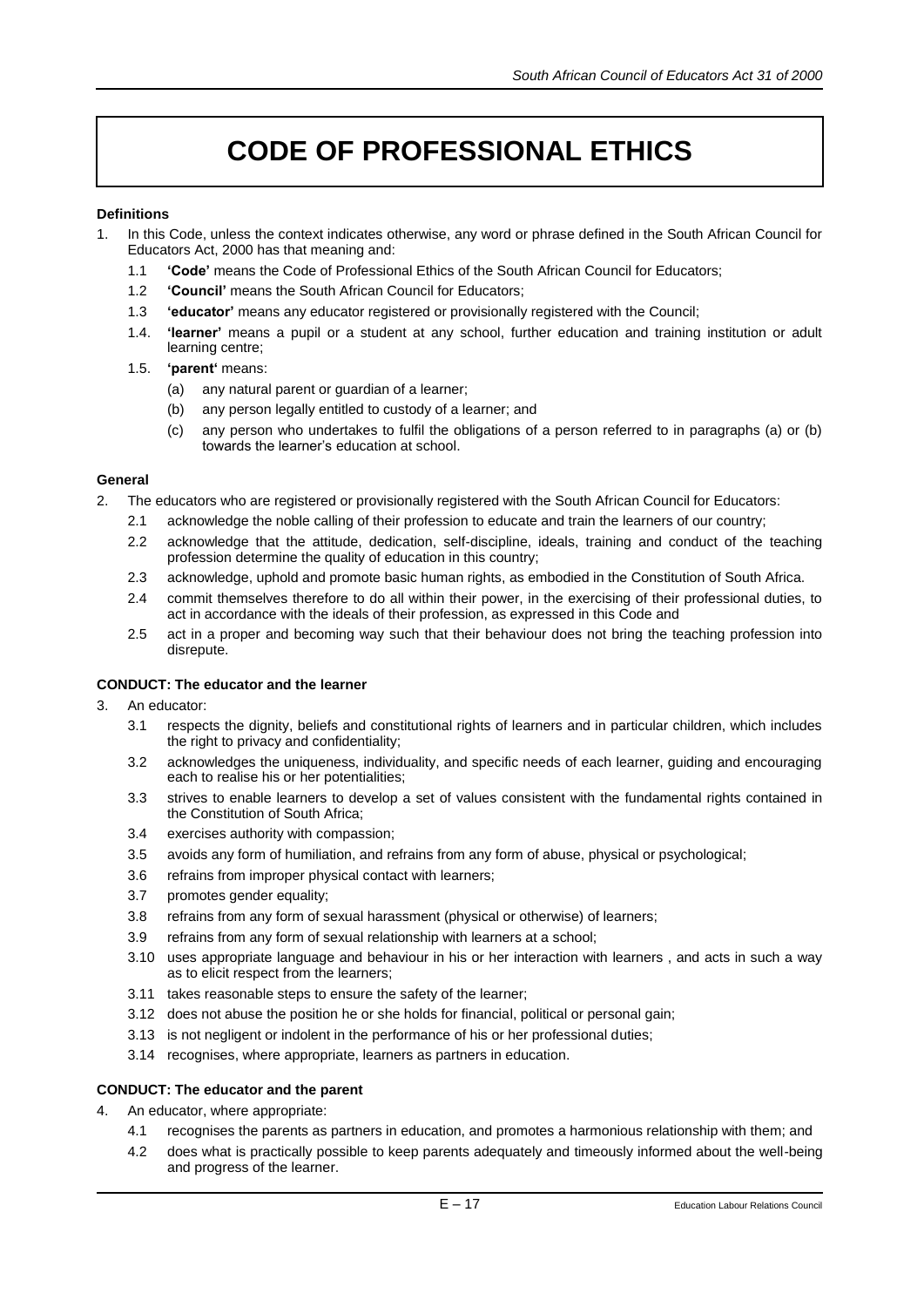#### **CONDUCT: The educator and the community**

- 5. An educator
	- 5.1 recognises that an educational institution serves the community, and therefore acknowledges that there will be differing customs, codes and beliefs in the community.
	- 5.2 Conducts him/herself in a manner that does not show disrespect to the values, customs and norms of the community.

#### **CONDUCT: The educator and his or her colleagues**

- 6. An educator:
	- 6.1 refrains from undermining the status and authority of his or her colleagues;
	- 6.2 respects the various responsibilities assigned to colleagues and the authority that arises therefrom, to ensure the smooth running of the educational institution;
	- 6.3 uses proper procedures to address issues of professional incompetence or misbehaviour;
	- 6.4 promotes gender equality and refrains from sexual harassment (physical or otherwise) of his or her colleagues;
	- 6.5 uses appropriate language and behaviour in his or her interactions with colleagues;
	- 6.6 avoids any form of humiliation, and refrains from any form of abuse (physical or otherwise) towards colleagues.

#### **CONDUCT: The educator and the profession**

- 7. An educator:
	- 7.1 acknowledges that the exercising of his or her professional duties occurs within a context requiring co-operation with and support of colleagues;
	- 7.2 behaves in a way that enhances the dignity and status of the teaching profession and that does not bring the profession into disrepute;
	- 7.3 keeps abreast of educational trends and developments;
	- 7.4 promotes the ongoing development of teaching as a profession;
	- 7.5 accepts that he or she has a professional obligation towards the education and induction into the profession of new members of the teaching profession.

# **CONDUCT: The educator and his or her employer**

- 8. An educator:
	- 8.1 recognises the employer as a partner in education;
	- 8.2 acknowledges that certain responsibilities and authorities are vested in the employer through legislation, and serves his or her employer to the best of his or her ability;
	- 8.3 refrains from discussing confidential and official matters with unauthorised persons.

#### **CONDUCT: The educator and the council**

- 9. An educator:
	- 9.1 makes every effort to familiarise him/herself and his/her colleagues with the provisions of the Code;
	- 9.2 complies with the provisions of this Code;
	- 9.3 discloses all relevant information to the Council;
	- 9.4 informs the Council and/or relevant authorities of alleged or apparent breaches of the code within his/her knowledge.
	- 9.5 co-operates with the Council to the best of his or her ability; and
	- 9.6 accepts and complies with the procedures and requirements of the Council, including but not limited to the Registration Procedures, the Disciplinary Procedures of the Council and the payment of compulsory fees.